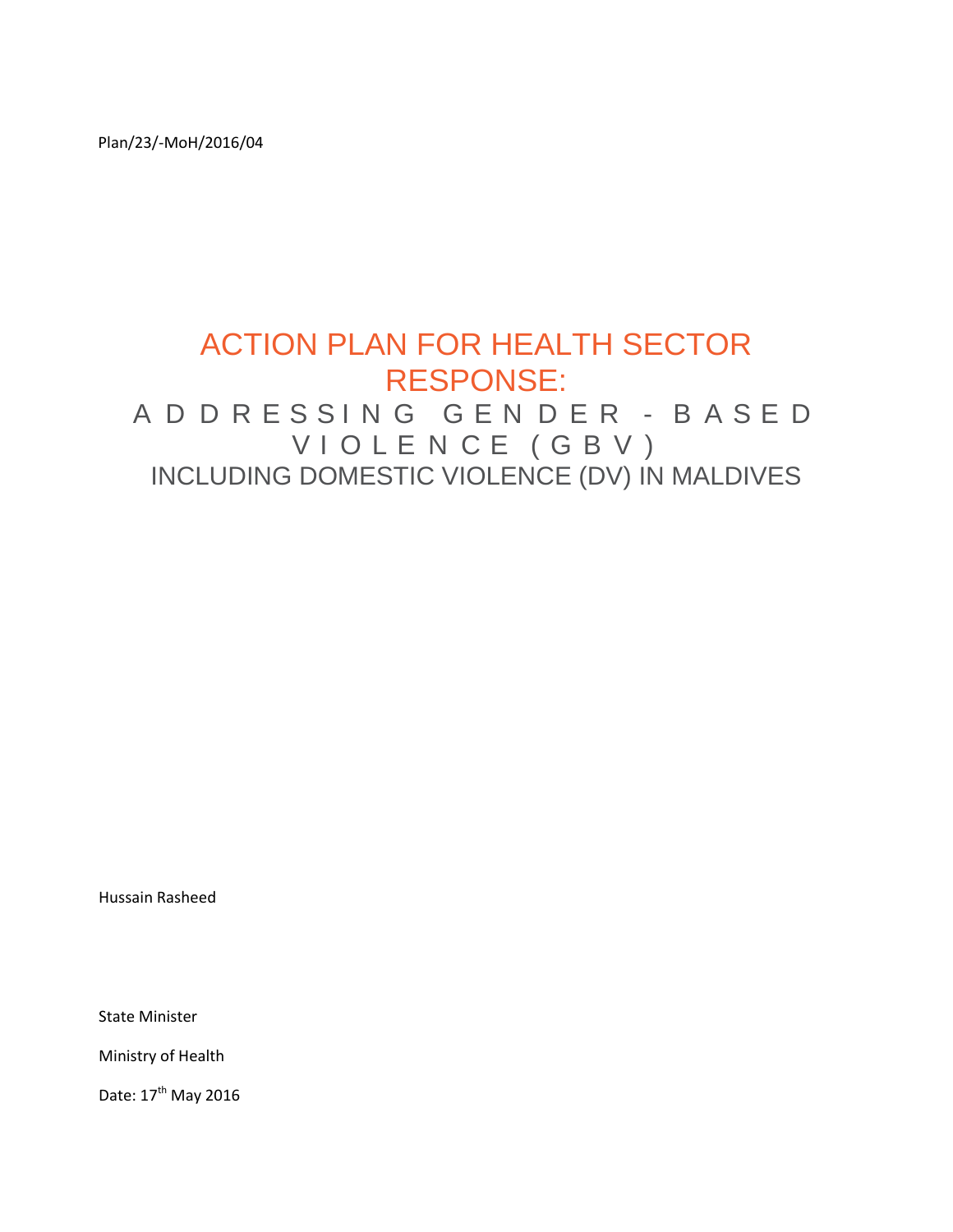

# ACTION PLAN FOR HEALTH SECTOR RESPONSE: ADDRESSING GENDER - BASED VIOLENCE (GBV) INCLUDING DOMESTIC VIOLENCE (DV) IN MALDIVES

PREPARED BY DR.LAKSHMEN SENANAYAKE



Health Protection Agency Ministry of Health

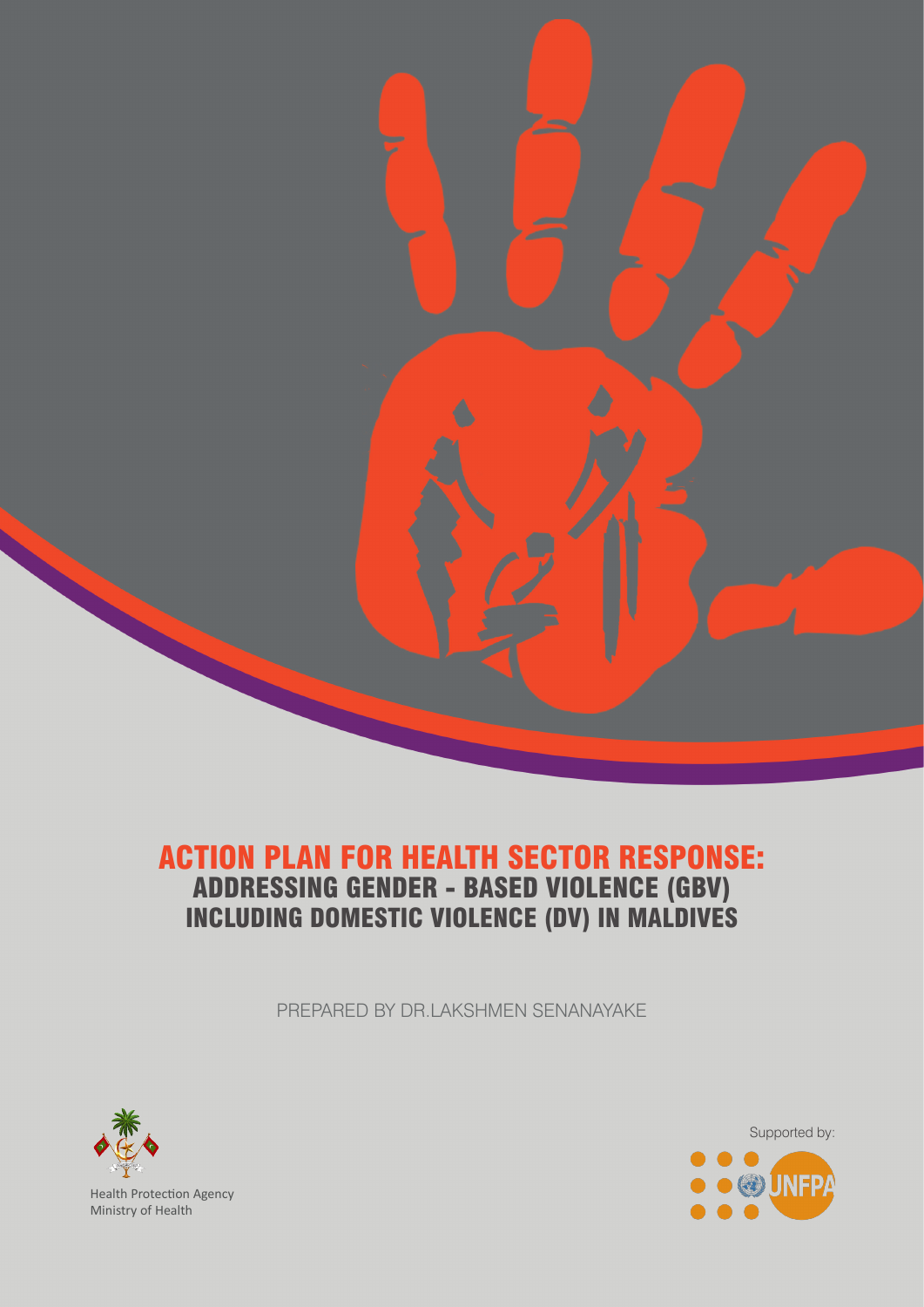# **Action Plan for health sector response:**

# **Addressing Gender - based Violence (GBV) including Domestic Violence (DV) in Maldives**

# **1. Introduction:**

Gender-based Violence (GBV) and Domestic Violence (DV)reflects manywider underlying social issues and the ultimate goal of any country is to reduce or eliminate this scourge by implementing preventive action and, at the same time,responding to the needs of the survivors. While accepting that in order to achieve this,all sectors of the state and the society have to make their contribution in a holistic approachand a National Plan of Action to address GBV for Maldives is most desirable,in this exercise the Plan of Action for the health sector response is included and will eventually contribute to the National Plan of Action to address GBV for Maldives.

GBV including DV is a public health issue with the recognition of social aspects affecting mostly women with negative impact on their mental health, physical health and every component of reproductive health. It is also well recognized that most women suffering from GBV, including domestic violence, do so in silence and do not seek assistance due to stigma and other social constraints.

Health system and its providers have a unique opportunity to provide solace to these victims. All governments in the Region, including that of Maldives, have addressed this issue through the health sector to a varying degree.

Many health policies of the Government of Maldives such as Health Master Plan (2006 –2015), Draft National Reproductive Health Strategy (2013-2017) have included addressing GBV including DV as an important area to be addressed.

Domestic Violence Act 2012 passed by the Parliament identifies domestic violence as a criminal offence and clearly and categorically identifies the roles and specifically the duties of the health professionals which include the "examination of the victim (survivor) to the highest possible degree, assist the victim in counseling support and advising the victim of the support options available".

In order to discharge these responsibilities and to provide health care services to the survivors of GBV including DV, Ministry of Health (MoH) with the assistance of UNFPA has contributed to the development of a National Action Plan for addressing GBV including DV to be implemented by relevant partners.

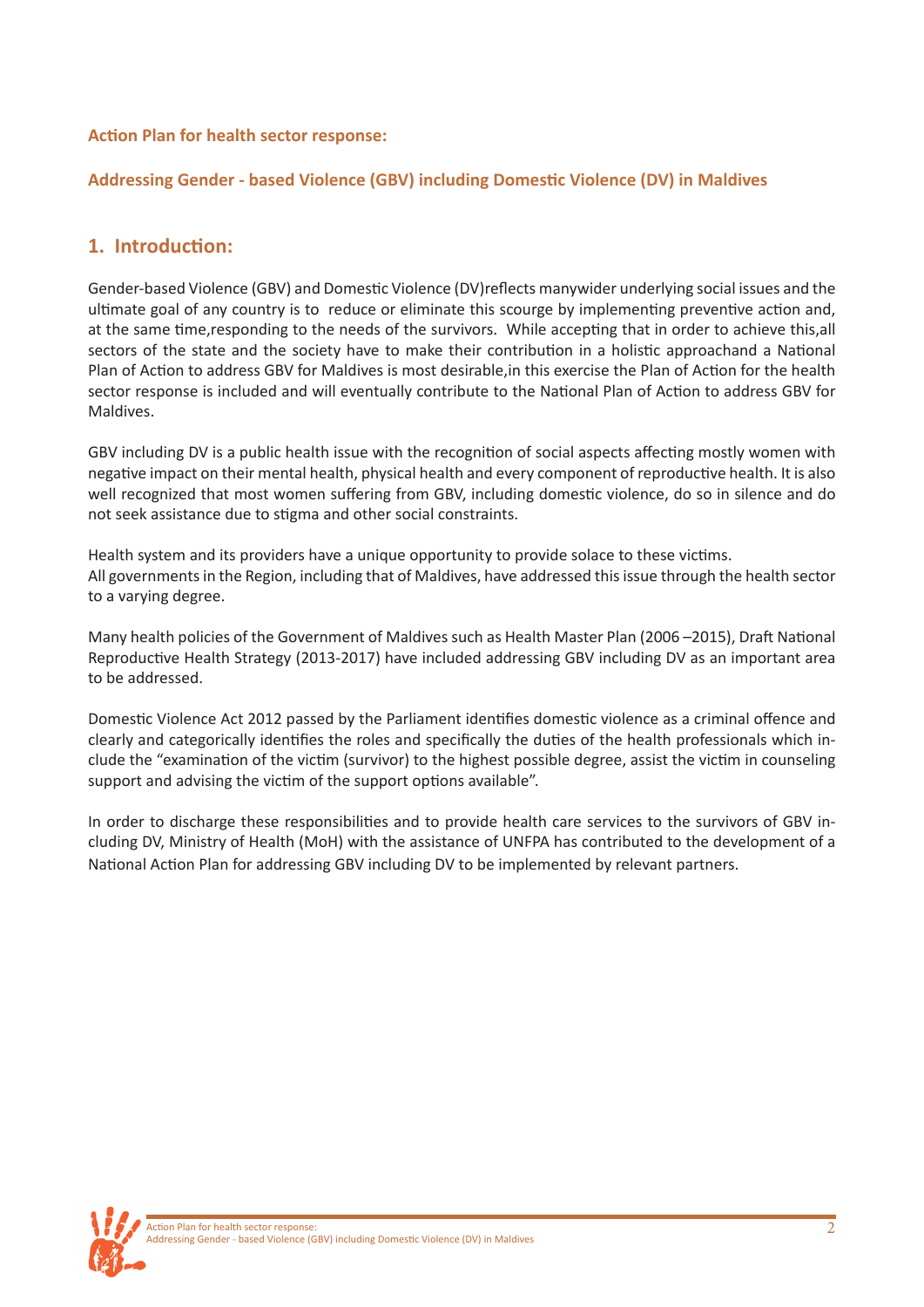# **2. Duration**

# **The Plan of Action would cover a period of 5 years (2013-2018)**

However on account of the urgent need ofsensitizing and supporting the health providersinthe process of implementing the DV Act, actions that need to be conducted within the first 6 months will be identified as a priority.

# **3. List of Documents reviewed (Details attached as Annexure 1)**

- a) Health Master Plan 2006 2015
- b) National Reproductive Health Strategy 2013-2017
- c) The Maldives Study on Women's Health and Life Experiences (WHLE Survey)
- d) Gender Based Violence in the Maldives: What We Know So Far
- e) What is Family Protection Unit? Initial protocol developed for FPU
- f) IGMH Guidelines and Protocols for responding to cases of gender-based violence or child abuse

g) Review of Gender based violence project 2004 – improving the responsiveness of the health sector

h) Report and Recommendations on Proposal to Set up Drop-in Centres and Shelters for Women and Children Victims/Survivors of Violence in Maldives

- i) Family Protection Unit Indira Gandhi Memorial Hospital Report by FPU
- j) Assessment of the Family Protection Unit model in the Maldives
- k) National Gender Policy of the Government of the Republic of Maldives
- l) Domestic Violence Act Number 3/2012
- m) Family Act Number 4/2000 25/9/1421 H. 12/12/2000
- n) Study on the Decentralization Process in the Maldives

o) Report of United Nations Special Representative of the Secretary General on Violence against Children, Marta Santos Pais

p) Present Health Structure: Power Point Presentation provided by MoH

# **4. List of Key Stakeholders met and discussions held with (Details attached as Annexure 2)**

- a) Hon. Dr. Ahmed Jamsheed Mohamed, Minister of Health
- b) Hon.Uz.Azima Shakoor,Minister of Gender, Family and Human Rights
- c) Hon.Sh. Mohamed Shaheem, Minister of Islamic Affairs
- d) Ms.Geela Ali,Permanent Secretary, Ministry of Health
- e) Dr.Sheeza Ali,Director General Health Services, Ministry of Health
- f) Ms.Nazeera Najeeb, Programme Manager, Reproductive Health,Ministry of Health
- g) Dr.Mohamed Habeeb, Deputy CEO, IGMH
- h) Dr. Ali Latheef, Physician, IGMH
- i) Hassan Saeed, Chief Judge Family Court
- j) Ms. Fathmath Najwa,Nursing Officer, Family Protection Unit, IGMH
- k) Deputy Director General of Police

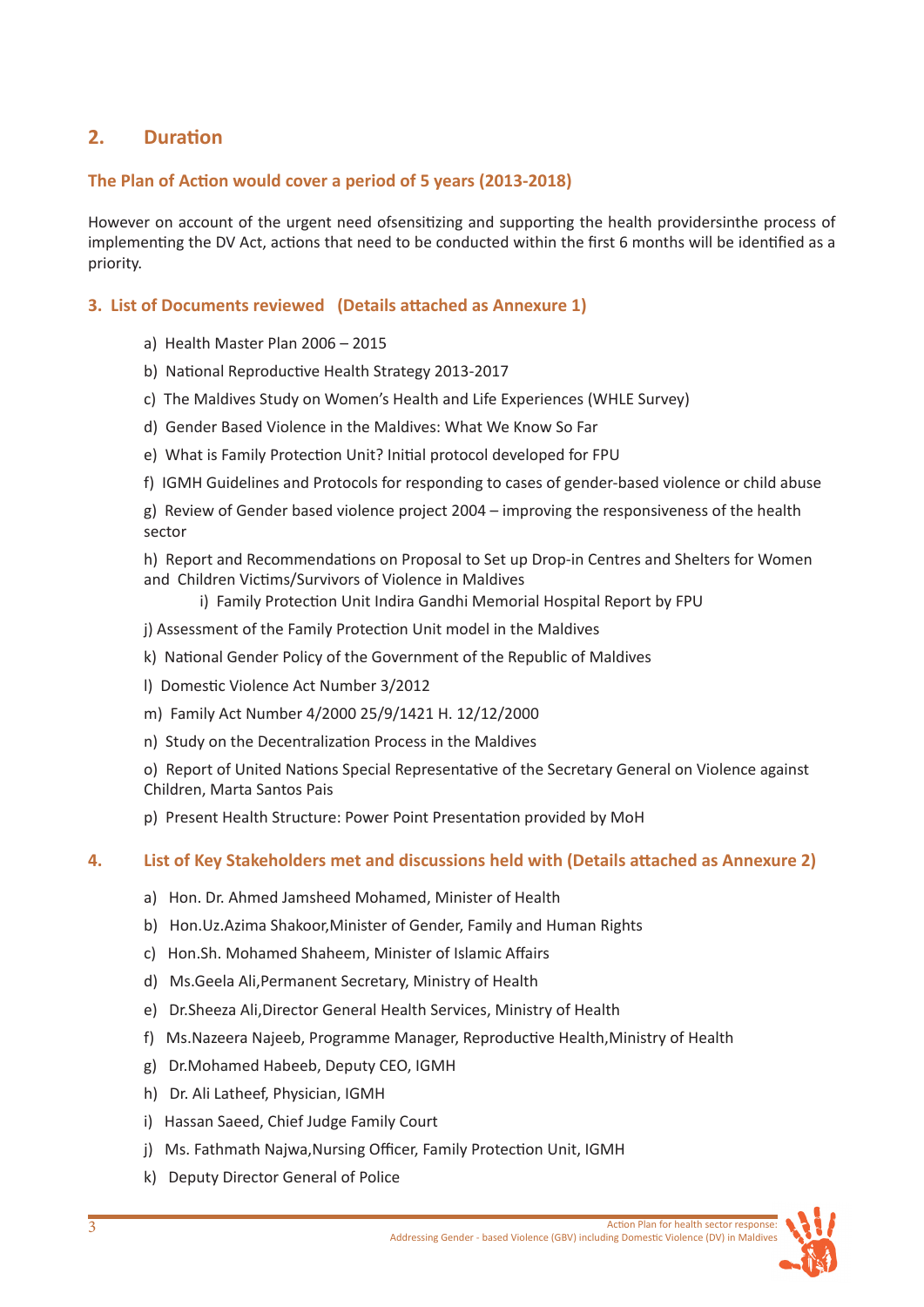- l) Members of the Board of Family Protection Authority (FPA)
- m) Members of teaching staff at Faculty of Health Sciences
- n) Staff of the Family Protection Unit (FPU) at IGMH
- o) Director and staff of Society for Health Education ( SHE)
- p) Many stakeholders from Eydhafushi, Kendhoo, Goidhoo of Baa atoll.

### **5. Input from the members of the Study tour to Sri Lanka**

- a) Dr.Sheeza Ali, Director General Health Services, Ministry of Health
- b) Ms.Aneesa Ahmed, Chairperson, Family Protection Authority
- c) Ms. Aminath Eenas, CEO, Family Protection Authority
- d) Ms. Zulfa Ibrahim, Member, Family Protection Authority
- e) Uz. Huzaifa Mohamed, Judge, Family Court

### **Following points were raised at the discussion:**

- It is time to take positive, constructive and unified action against GBV by ALL sectors.
- Collaboration with other stakeholders is very important.
- Awareness raising and preventive programmes are essential.
- Strengthening of medicolegal services is essential and introducing forensic medical services is being planned.
- Counseling services attached to the FCSC should be available to the health institutions at atoll level.
- Services at the FPU should be strengthened.
- Health Protection Agency could contribute much in the health sector response.
- Even for some of the actions in the health sector response linkages with other actors like the FPA need to be established and nurtured.

• Implementing the health sector response will only address part of the problem. In reducing GBV and DV, much needs to be done to prevent them by creating public awareness and also by facilitat ing the means to deal with such issues at their very beginning or even before they start.

# **The basics of the plan of Action was discussedand modified accordingly.**

# **6. Issues brought out at discussions and in the documents reviewed (From 3,4 and 5)**

#### **6.1. The Need for a strong Health sector response is well justified.**

National Survey showed that more than 1 in 3 women (34.6%) aged 15-49 reported experience of at least one form of physical or sexual violence, or both,sometime during their life with 1 in 5 having been violated by the partner and 1 in 8 having being violated bysomeone other than a partner.

50% of women who reported physical violence reported severe injuries such as eye and ear injuries, fractures and internal injuries. 6.3% of women reported being beaten during pregnancy and of those, 39% had been punched or kicked in the abdomen.

Health remains the most crucial entry point to break the cycle of violence for women undergoing domestic violence as they access the health system at many events related to themselves or their children.

Health also remains the most crucial component of the legal response by facilitating medico legal assistance.

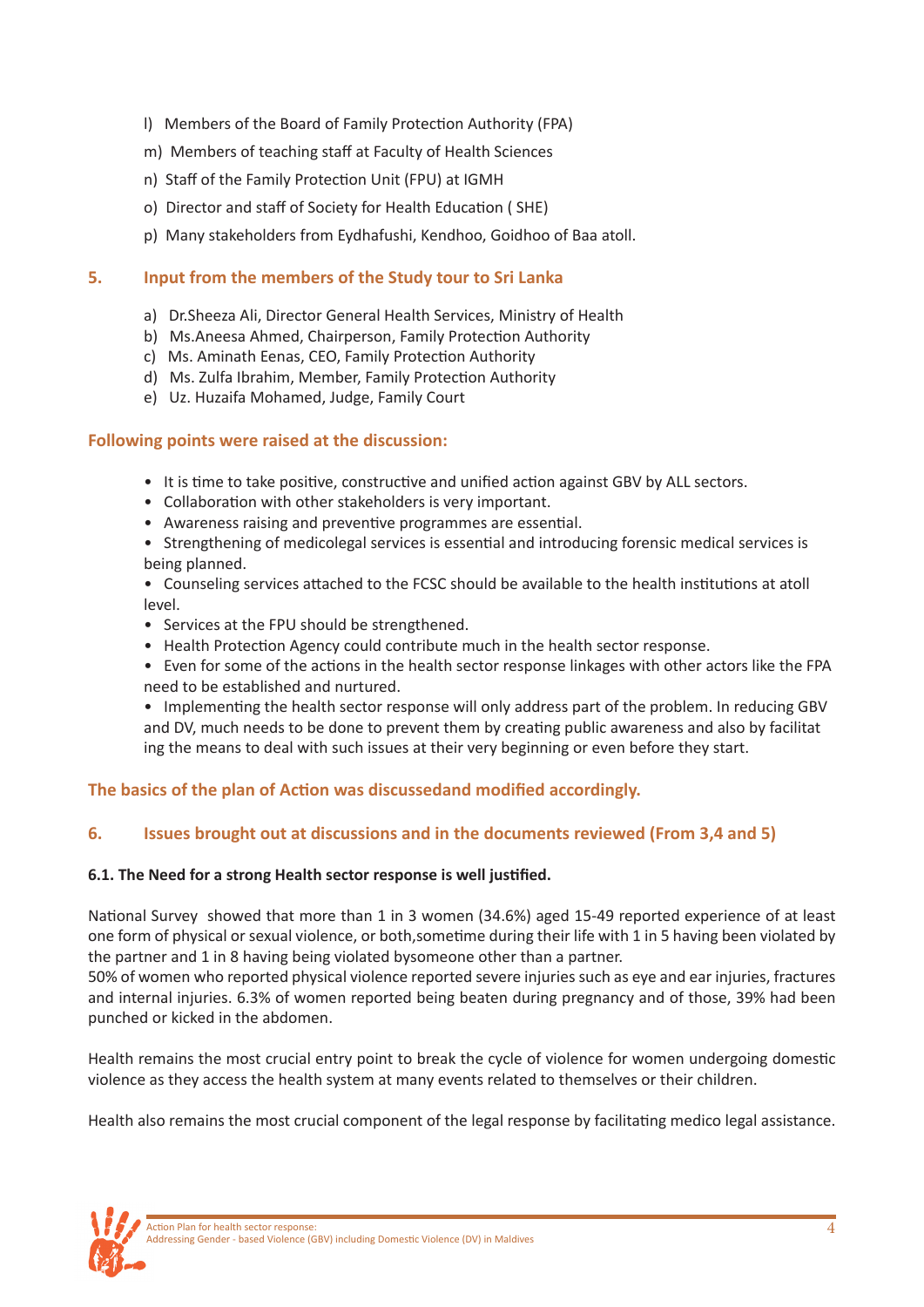Therefore all aspects of GBV, particularly Domestic Violence, need to be addressed in the health sector with vigor.

# **6.2. Domestic Violence Act No. 3/2012 established a duty of care for the health sector**

This Act clearly identifies the role and responsibilities of the health sector at individual and professional level.

**Section 5.8.a.** on Reporting mentions that,"Cases of alleged domestic violence pursuant to Section 8(a) may be reported by any of the following persons: employee of a health or social service provider"

**Section5.9** on health care mentions that,"A duty of care is hereby established on health professionals and social workers to report suspected cases of domestic violence… Health professionals and social workers shall further provide full support during the investigative and court stages…"

**Section 5.12** mentions that, "A health professional that has been notified by the Police that an act of domestic violence may have been committed on a victim…must carry-out the following:-

- (a) Examine the suspected victim to the highest possible degree
- (b) Assist the victim in seeking psychiatric or counseling support
- (c) Prepare a written report based on the examination of
- (d) Submit the report prepared under Section 12(d)(2) to the Police and Authority "

Therefore a streamlined comprehensive response to assist in the implementation of this act is anticipated at national level.

# **6.3 Lack of adequate access and/or availability of GBV services for GBV survivors evident**

The national WHLE survey2showed that very few women who had experienced violence had sought help from formal services due to reported barriers.Authors of the survey commented "that the limited use of formal services clearly reflects the limited availability of such services in the Maldives, particularly outside of Male'."It is important to deal with this group effectively.

At many of the discussions it was pointed out that a dedicated service by the health sector for survivors of GBV is limited to that of the FPU at IGMH and services provided at Regional, Atoll hospitals and Health centres essentially as a fulfillment of a legal obligation.

# **6.4. Strong Response led by the State health actors is the key to an effective and favorable outcome for survivors**

Experience from countries such as Malaysia,Sri Lanka where the health sector response to GBV had been successful was led by the respective MoH but supported by other actors.

Health sector has the widest presence throughout the country providing other services including RH services. As an issue that adversely affect all components of RH and a well-recognized public health issue, public funded health sector inclusive of MoH, IGMH and the peripheral Health services need to take a proactive role and plan an integrated response with assistance from other sectors.

There is lack of clarity or details given to the health care services at different levels of health care delivery system to address the needs of GBV affected persons. There needs to be details worked out on the service provisions at different levels of health services and lack of such detailing obviously limits ministry of health in adequately resourcing the institutional care and its ability in raising the finances.

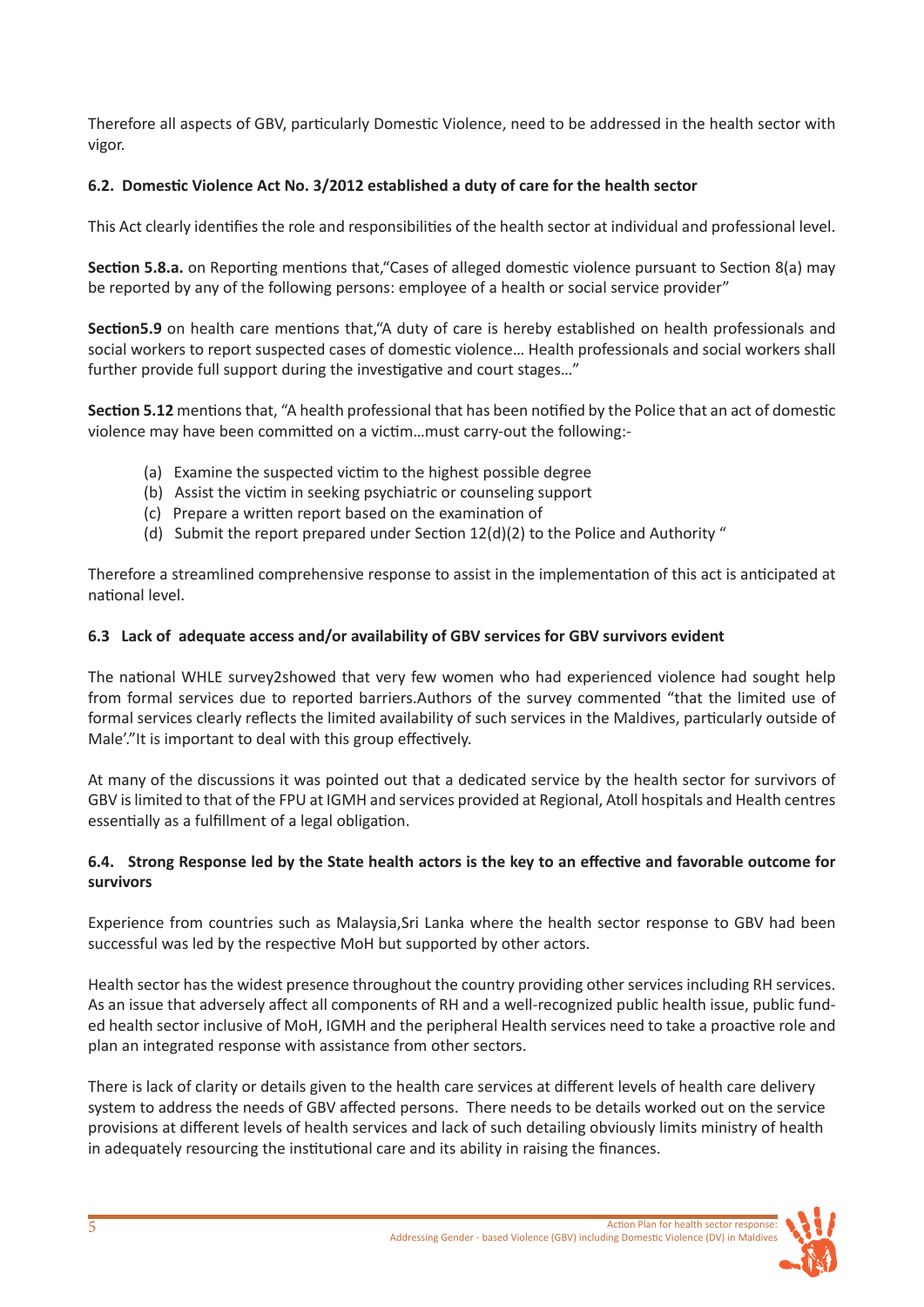# **6.5. Cultural sensitivities, geographical constraints and perceived needs of women must be taken in to consideration when planning the health sector response to GBV including DV**

The fact that a national study on violence had been successfully done within a relatively conservative environment shows the importance of the appropriate approach.

Service provision should be survivor-centered and provided in a manner most acceptable to her/him in order to fulfill her/his needs as she/he perceives them rather than in the way of an official prescription. Space needs to be identified for the health professionals to use their expertise and experience to help these survivors.

# **6.6. Lack of Screening for DV at health facilities**

This was brought up in earlier literature and by a number of stakeholders. Universal screening is not practiced in most of the countries in the region but selective screening in identified situations such as pregnancy or in certain injuries such as ear drum rupture, burns or attempted suicides is done, provided the health care providers are trained in the ethical,legal aspects and if the environment is suitable to ensure confidentiality. This may be started at IGMH out-patients department initially and expanded.

### **6.7. Medico legal services needs to be reviewed and streamlined**

As at present medico legal services to survivors of GBV in Male' are provided by the Consultant Gynaecologists at IGMH on an "on call" basis. This service is offered at the FPU during office hours and by the A&E at other times. Police who produce the survivors say that IGMH is their identified service point, except when they need a "second opinion when there is a challenge to the first ".

This situation of having to provide this service, among other clinical services by the gynaecologists adds constraints on the clinical duties and leads to some of the delays experienced by the survivors.

Regional /Atoll hospitals too provide this service but there is lack of clarity on the referral pathway.

Apart from the undergraduate training they have had, no regular training programmes on medico legal services are provided to health care providers.

# **6.8. Inadequate /ineffective communication,information sharing and collaboration between different sectors involved in responding to GBV**

This has been commented upon by previous assessments and by most of the stakeholders. Communication is the key to a response to an issue such as GBV where each sector and each actor has an equally important role to play and without any one of them the response will not move.

A space or a forum where decision makers could share their experiences, concerns and find solutions to challenges together is essential.

*At the debriefing meeting it was suggested to identify two levels of coordination. 1. At policy level 2. At technical level .This needs to involve all sectors and be coordinated by Family Protection Authority.*

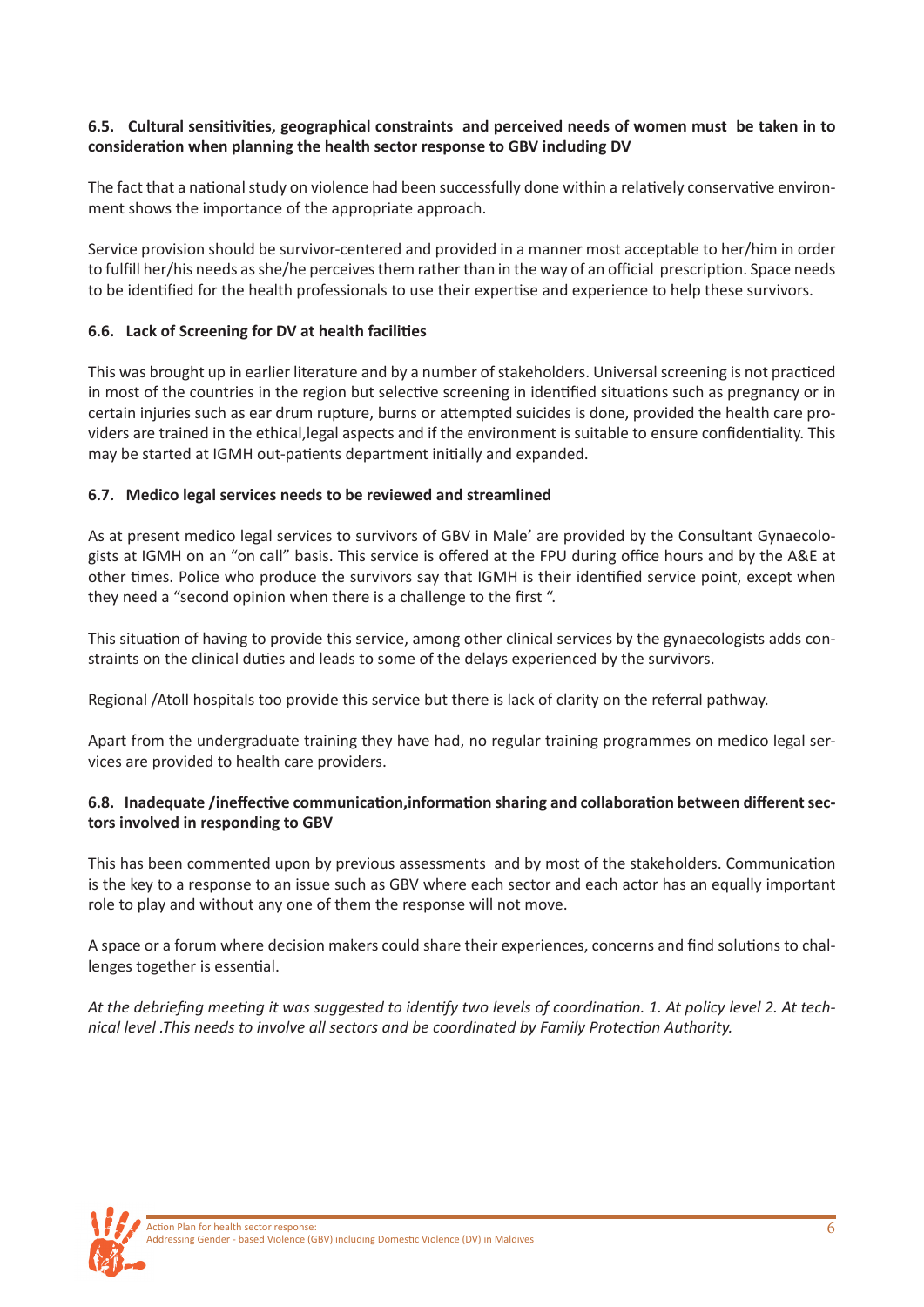# **7. Present situation of the Health Sector Response to GBV including DV**

# **7.1. Strengths of the response**

- Publication of a national level research which can be used by the policy makers1 (WHLE )
- GBV has been integrated to Policies of the government:
	- Article 13 of the Constitution of the Republic of Maldives, guarantees equal treatment for men and women
	- CEDAW 1993(Ratified)
	- CEDAW Optional protocol 2006(Ratified)
	- Domestic Violence Act 2012
	- Health Master Plan 2006-2015

**Section 3 Policy Goals:** To prevent and reduce burden of diseaseand disabilities. The strategic Action:"Integrate into health services, care for cases of gender based violence and abuse of all forms "

- National Reproductive Health Strategy2013-2017 (draft). Thematic area No.9 Gender Based Violence and Sexual abuse
- A number of training programmes for health care providers had been conducted by the Health Protection Agency of the MoH to sensitize the providers on the DV Act
- Ongoing Premarital counseling programme is provided by MOIA and also being planned with the NGO,SHE
- FPU at IGMH has been sustained for 7 years

# **7.2. Challenges facing the health sector**

- Lack of national level programme or Plan of action on health sector response to GBV
- Limitation to effectivelyrespond to GBV within the existing constraints of human resources and funding
- Rapid turnover of the health care providers specially medical nursing professionals in a sector with over 80% of expatriate workforce, where huge challenges are faced to orient and train health care workersto addressnational health issues including response to an issue such as GBV
- Lack of health service tier-based guidelines, National level Guidelines, and SOPsto strengthen and streamline the health sector response
- Lack of a planned preventive response as at present from the health sector,FPA or other agencies and necessary IEC material and other instruments to facilitate such a programme
- Constraints in capacity building of the care providers owing to the geography, high turnover and the difficulty in releasing them from service provision responsibilities
- After the initial activities including capacity building of health care providers at the beginningof the response in the implementation of the DV Act, last few years had been very quiet with hardly any activities identifiable as that of health sector response to GBV

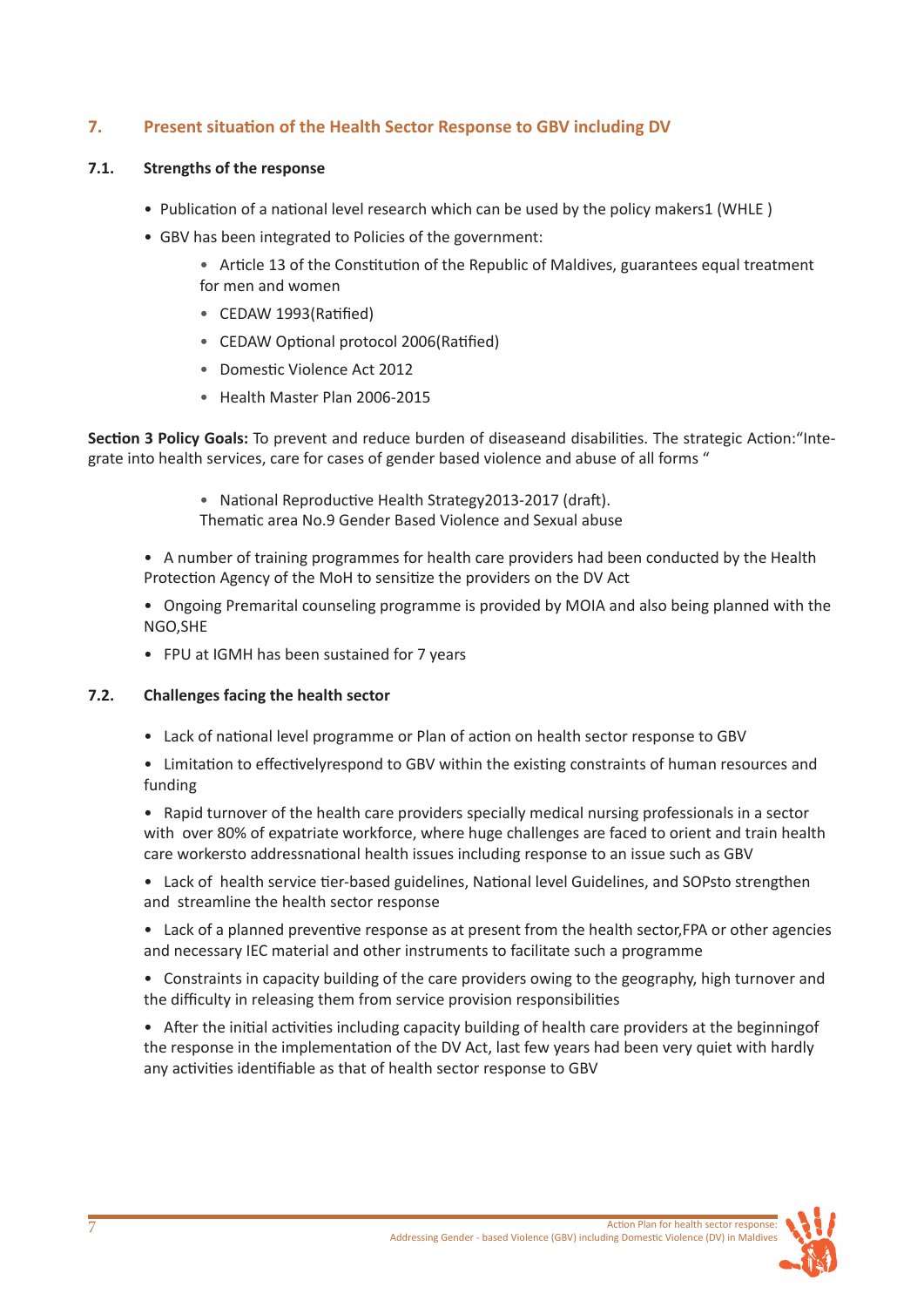# **7.3. Opportunities available**

• Many other RH progammes are being conducted by the Health Protection Agency and sensitiza tion on health sector response to GBV may be included in some of them

• Opportunity may be available in some of the planned activities to integrate GBV response in the Urban Primary Health Care Centre in Male'

• Familiarization course for expatriates if conducted in the future is an opportunity to integrate GBV into curricula of the Faculty of Health Sciences

# **8. Actions needed to Strengthen the Health Sector Response:**

#### **8.1. National Level**

#### **8.1.1. Policy**

**8.1.1.1.** Issue: Lack of visibility among other stakeholders that the HealthProtection Agency

is the responsible agency in Health Ministry responsible for implementing and coordinating Health sector response to GBV

**Result:** Constraints in the programme to effectively implement responses to GBV

#### **Solution:-**

i. Make all stakeholders aware that HPA is responsible for the implementation of Policy,

coordination and collaboration with other sectors and funding agencies

ii. Establish a budget line to support health sector response to GBV

 **8.1.1.2.** Issue: Lack of Funds and Human Resources at RH programme/Health Protection Agency to support addressing health sector response to GBV

**Result:** Difficulty in conducting health sector response to GBV activities effectively

#### **Solution:-**

i. Provide support for 3 years by funding agencies and in the long term to be included in the HPA budget

ii. UN Agencies to coordinate with FPA to implement the proposed Action Plan. FPA could explore the other sources of funding such as the Global Fund or EU as additional resources

 **8.1.1.3**. Issue: Lack of a national guideline targeting the health care providers of all catego ries in responding to GBV

**Result:** The Health care providers not responding in a uniform and effective manner

 **Solution:** Development of a National Guideline on GBV care for all categories of health care providersand orient on these

 **8.1.1.4.** Issue: Responsibilities of health sector and that of health professionals particularly in providing medico legal services that had been identified by the DV Act 2012 is not adequately addressed

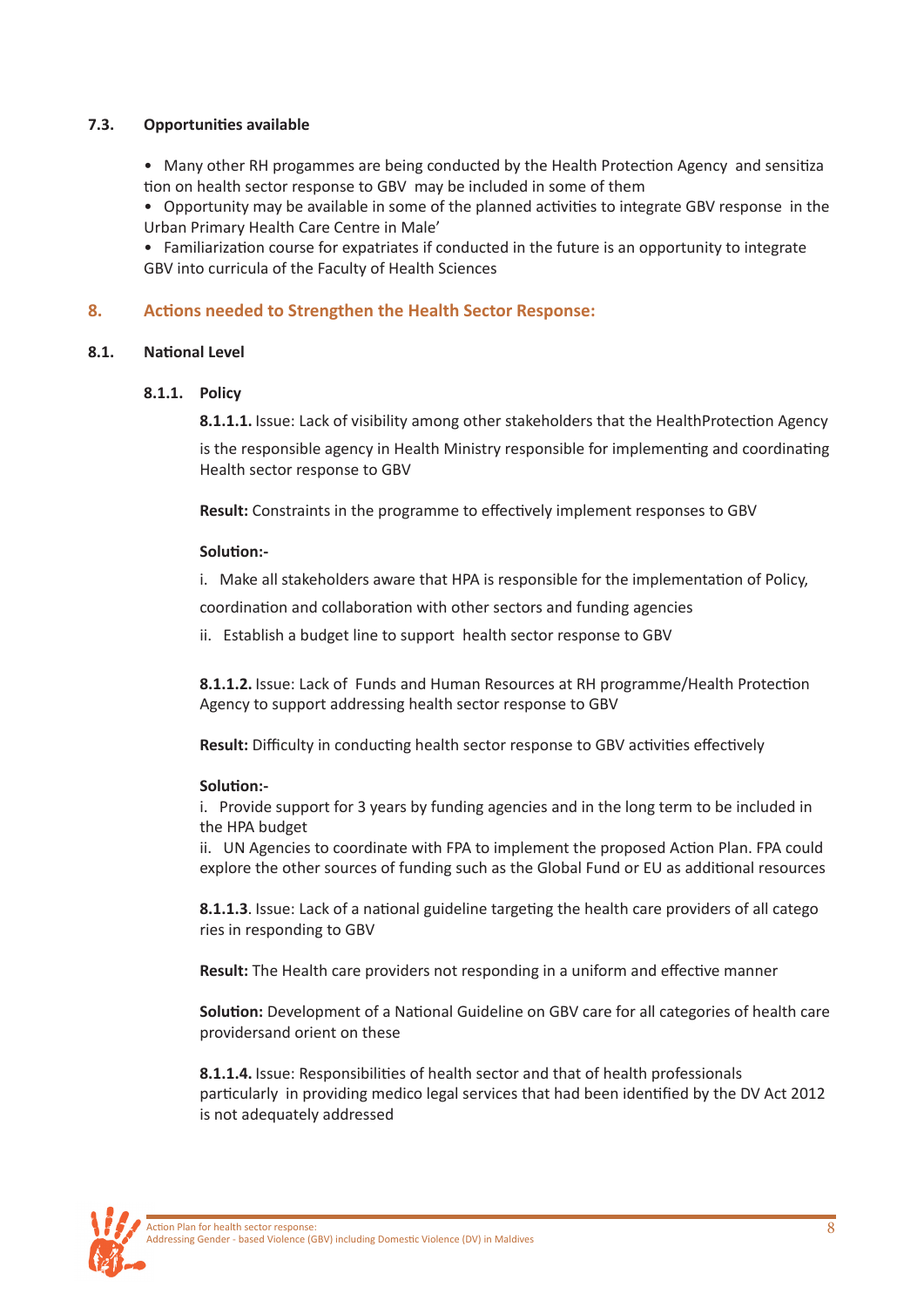**Result:** Medico legal services have not been strengthened accordingly

 **Solution:** Medico legal services need to be uniform and streamlined throughout the health sector.Therefore:

- Develop guidelines on provision of medico legal services
- Develop appropriate referral and reporting instruments
- Identify dedicated medical professionals for medico legal duties and train them
- Collaborate with legal authorities in order to enhance the evidence collecting and processing methodology

 **8.1.1.5.** Issue: Lack of a forum where high-level decision makers from different sectors such as Gender,HPA,Police,Legal, IGMH,FPA and funding agencies to share their plans and con cerns which will strengthen the health sector response

**Result:** Lack of understanding between collaborating partners and misconceptions

### **Solution:-**

i. FPA should take lead in establishing such a committee and health sector to participate. This may be considered in the National GBV Plan

ii. Define the roles and responsibilities of relevant stakeholders

### **8.1.2. Capacity Building**

 **8.1.2.1.** Issue: Lack of clarity on national GBV response including health sector response to GBV among all HCPs owing to the lack of standardized protocols .Also lack of skill in providing such services

 **Result:**Inability of the HCPs to provide comfort, consolation or appropriate referral to available services

# **Solution:**

 i. Develop a training module based on the National Guideline developed as suggested in 8.1.1.3,and conduct a ToT for an identified group of trainers including Faculty of Health Sciences to serve as a Trainers Pool "to take part in capacity building activities of the health sector (UNFPA would support this activity)

 ii. Develop training module for primary care level health providers including community health officers, Nurses and Doctors on health sector response to GBV. Such a module should include service needs of survivors, responsibilities under the DV Act, availability of Referral services (both in Male 'and in the atolls and islands)(UNFPA would support this activity )

iii. Train health care providers through FHS using the module mentioned in ii

 iv. Include health sector response to GBV in the training curricula of the Faculty of Health sciences

 v. Develop a module for HCPs in providing medicolegal services including evidence collec tion ,documentation and reporting to authorities(UNFPA would support this activity )

vi. Train health care providers through FHS using the module mentioned in v.

 vii. Assist the Faculty of Health Sciences to conduct the above mentioned training pro grammes (UNFPA would support this activity )

 viii. Incorporate a brief and simple web based module as one of the requirement to be fulfilled by expatriate doctors and nurses at the point of enrolment or within a fixed period (UNFPA would assist in developing this module)

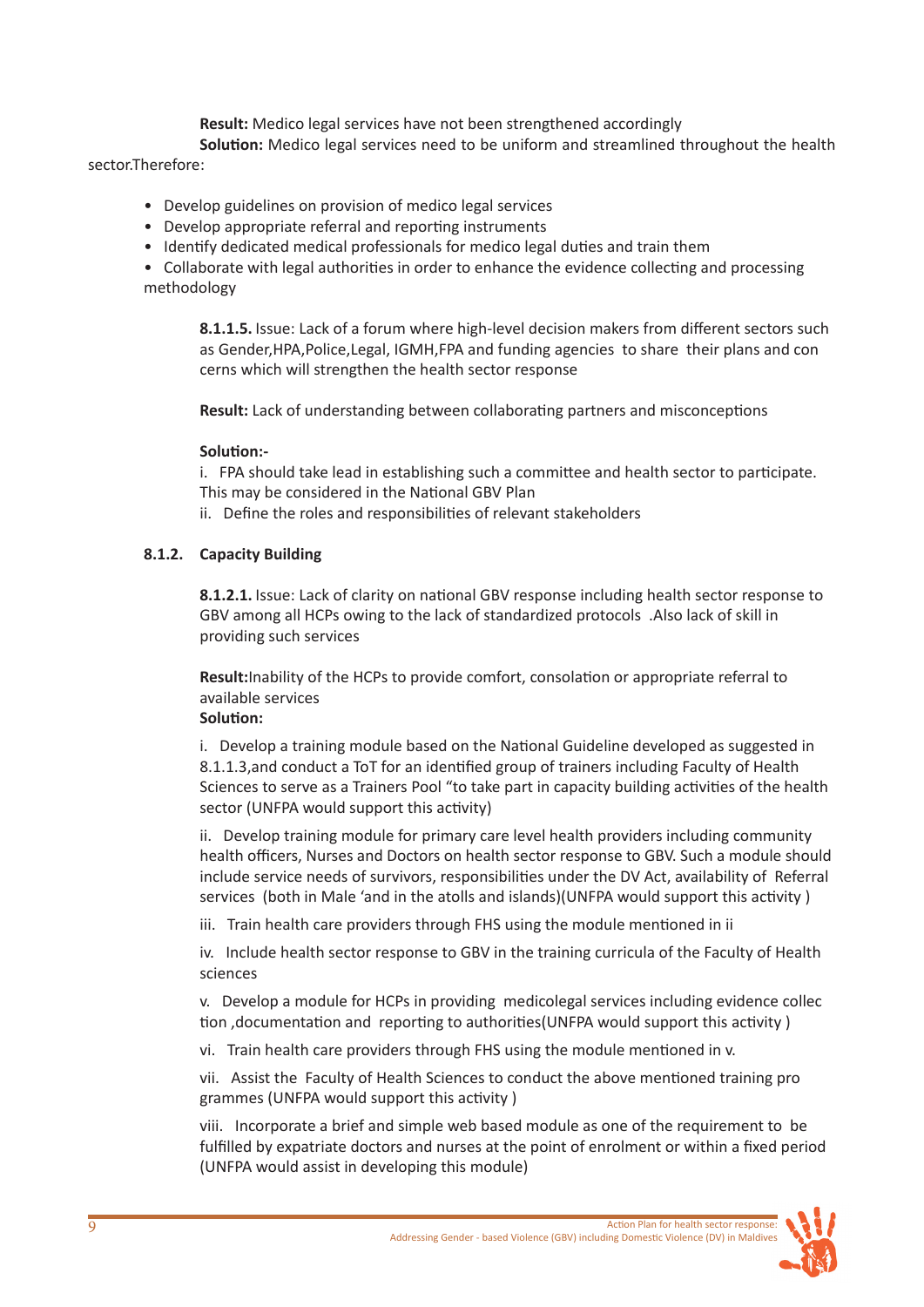ix. Include the module in viii in the planned orientation programme for new entrants to the health service

**8.1.3.** Providing support in the Prevention of GBV Including DV

8.1.3.1. Issue:GBV including DV is a public health issue cross cutting all areas of RH but there is a lack of coordinated preventive activities by different stakeholders targeting the public

 **Result:**Health sector led prevention programmes has not been in place due to lack of a national prevention programmes on GBV and DV resulting in increasing demand for service provision

#### **Solutions:-**

i. Public awareness by development and distribution of IEC material7 at national level focusing on the health consequences and effects on children, women, families etc. ii. Support the premarital counseling programme provided by Family Courts and NGOsby including material on GBV /DV.This could be included in the National GBV Plan iii. Collaborate and support FPA in including GBV /DV content in the premarital sensitiza tion package

**8.1.4.** Data collection and Data management

8.1.4.1. Issue: Apart from the information recorded at the IGMH/FPU no data collection or management system is available. What is available at IGMH/FPU also needs reviewing3

**Result:**Limited information is available for advocacy or planning purposes

#### **Solution:**

i. Strengthen the data collection at IGMH and streamline the information, dissemination mechanism through proposed Maldives Integrated Health Information System (MIHIS), MoH

 ii. Incorporate GBV reportsfrom the IGMH/ Atolls /islands through primary health worker in to the proposed MIHIS that is being developed

#### **8.1.5.** Referrals

8.1.5.1. Issue :Lack of clarity on the referral pathways available within the health sector including the private sector for medico legal services for survivors of GBV

**Result:**No uniform mechanism and survivors are unable to get help

 **Solution:**Initiate discussion and define a referral mechanism at national level inclusive of the Atoll level,achieve consensus and distribute the information to providers at every level

8.1.5.2. Issue: lack of clarity in certain areas of referral for legal assistance such as the role of the private sector

 **Result:** disconnect between legal and health interests and that of the survivor Solution:Provide support to the FPA by developing health documents as per legal requirements in order to define the specific referral pathway for medico legal referrals

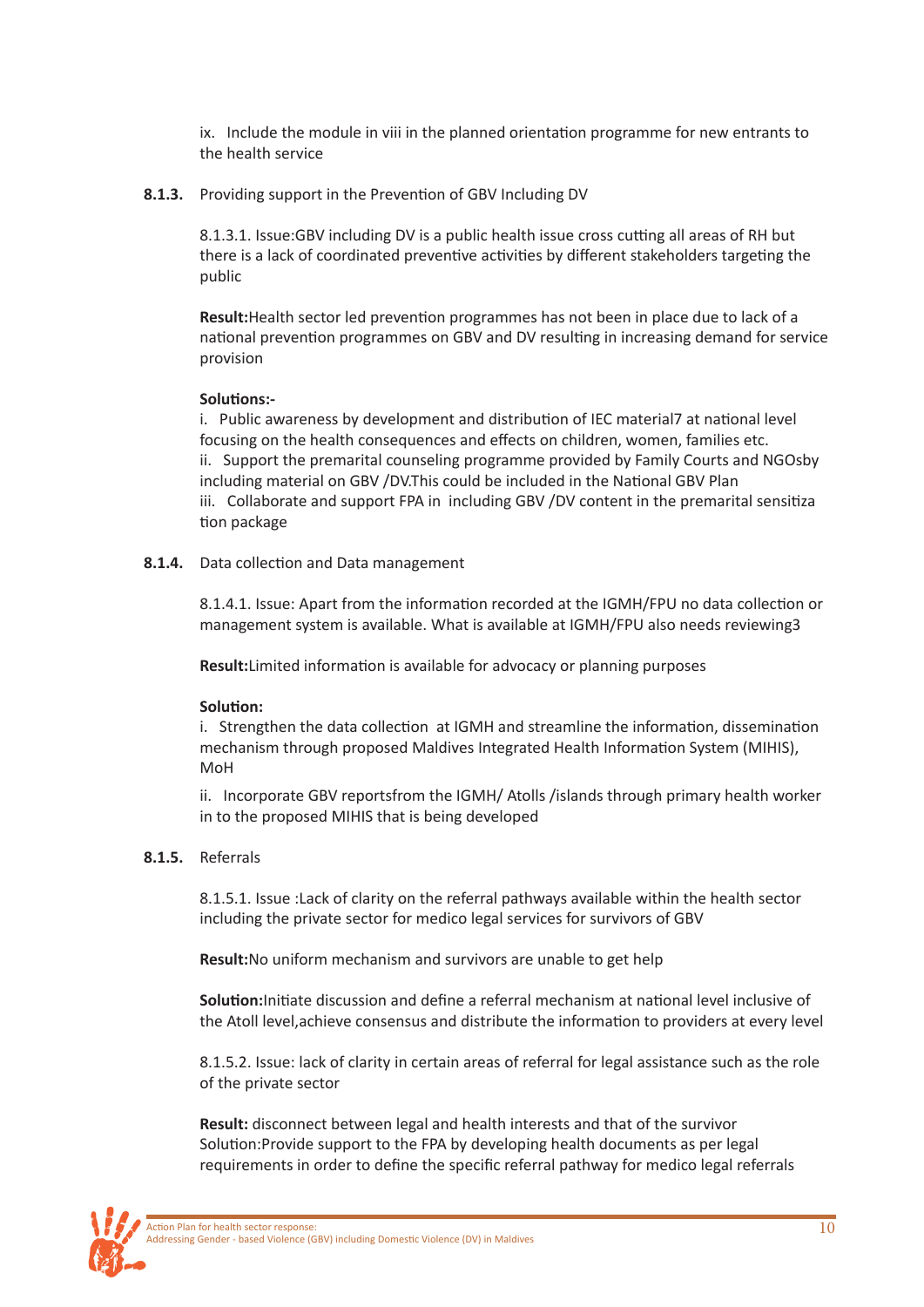covering atoll,island levels and the private sector with the consensus of the legal services. This may be considered to be included in the National Action Plan for GBV when formulated

**8.1.6.** Screening

 **8.1.6.1.** Issue: As at present no inquiry in to GBV/DV is made from care seekers unless they declare themselves

 **Solution:**Initially selective screening by inquiring in certain clinical situations such as ear injury,eye injury,burns to be instituted at certain departments of IGMH such as ER, Casualty, Ortho, Gynae and Paeds. A referral of such cases will be made to FPU for further action. Such a system later on may be rolled out to other hospitals

**8.1.7.** Research on GBV including DV

**8.1.7.1.** Issue: Limited health research conducted on the subject

**Result:**Lack of evidence available at national level to support policy planning

#### **Solution:-**

i. Identify research topics on health sector response to GBV such as , attitudes of the health care providers and care seekers towards clients, health care utilization etc and support researches

 ii. Institutionalize health research on GBV at FHS including health sector response to GBV. This too may be considered to be included in the National Action Plan for GBV

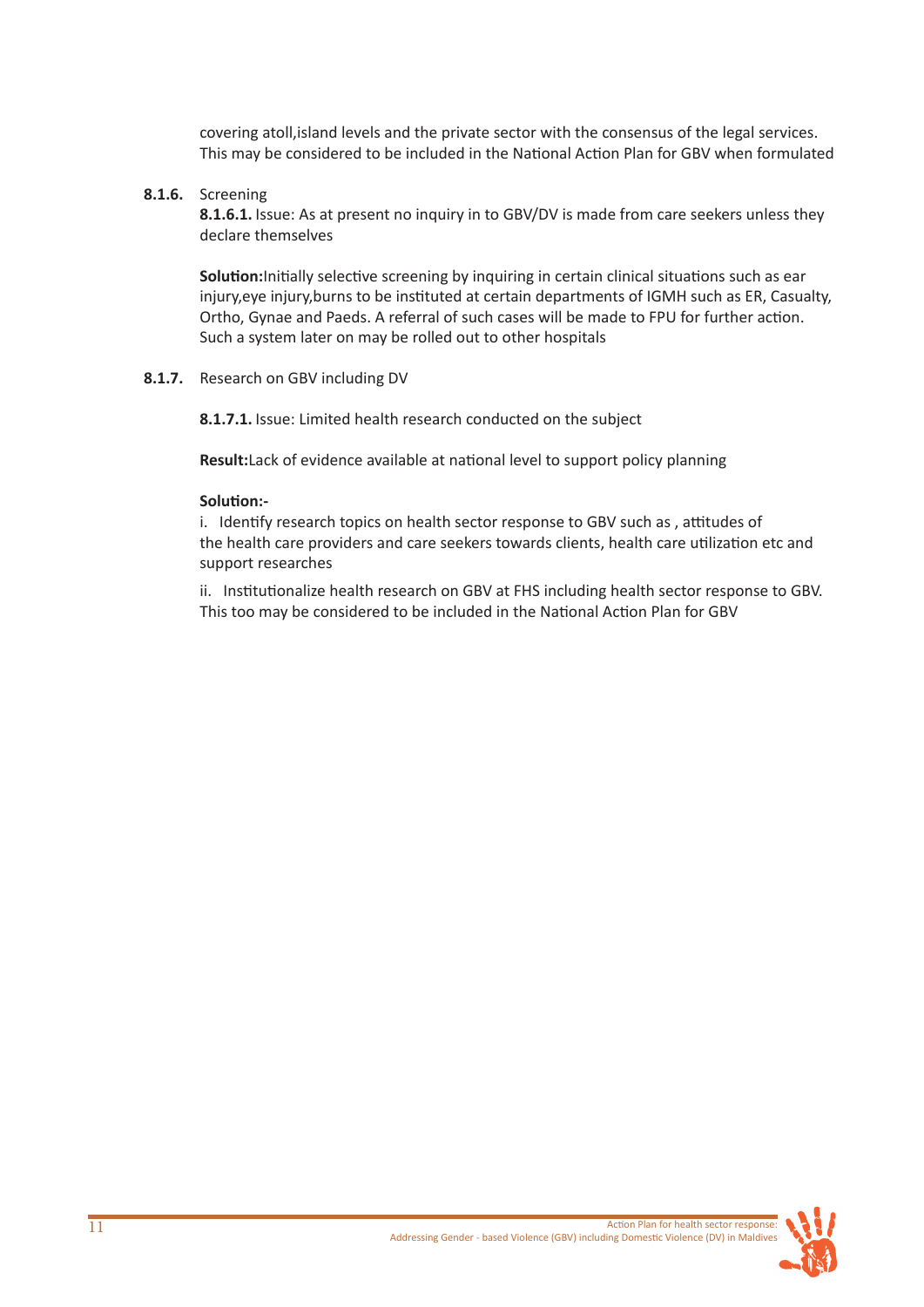# **9. Providing services to Survivors at Dedicated Service points**

#### **9.1.** Strengthening the FPU at IGMH

FPU at IGMH remains the only service point dedicated to survivors of GBV including DV in the country even 7 years after its inception. However the need to strengthen the FPU has been iterated in many assesments2, 3,

9.1.1. Issue:Medico legal services are provided by gynecologists while attending to other clinical services. Gynaecologists have assigned clinical duties including OPD, IPD and Surgeries

**Result:**Delay in attending to GBV cases including DV at IGMH /FPU

**Solution:** Identify dedicated medical officer to provide the basic medico legal services and Gynecologists to provide expert advice

9.1.2. Issue:Gap existing between the expectations of the GBV survivors and the general public on services provided by FPU

 **Result:**Survivors of GBV and the public are not clear on services provided by FPU and process of accessing medico legal services

#### **Solution:-**

i. Review the protocol and the pathway of care considering the existingservice facilitiesin cluding follow up visits

 ii. Public awareness on existing services at FPU at IGMH as well as on the assistance provided by the FPA, HPA

**9.1.3.** Issue:No follow up counseling services to deal with health issues are offered by the counselors at FPU

**Result:** An opportunity to help some victims is lost

#### **Solution:-**

i. Conduct follow-up of clients and provide health advice and referral for other services if indicated.

ii. FPU to coordinate with FPA to support clients in receiving counseling and other support

9.1.4. Issue: Inadequate facilities to provide comfort at the visits made by GBV cases

**Result:** Quality of service is perceived as low

**Solution:** Establish a mechanism to offer patient friendly services at FPU

**9.1.5.** Issue : Lack of sensitization on GBV, skill to respond to the needs of the survivors of GBV among the nurses and doctors of the IGMH

**Result:** Inadequate and ineffective response to GBV

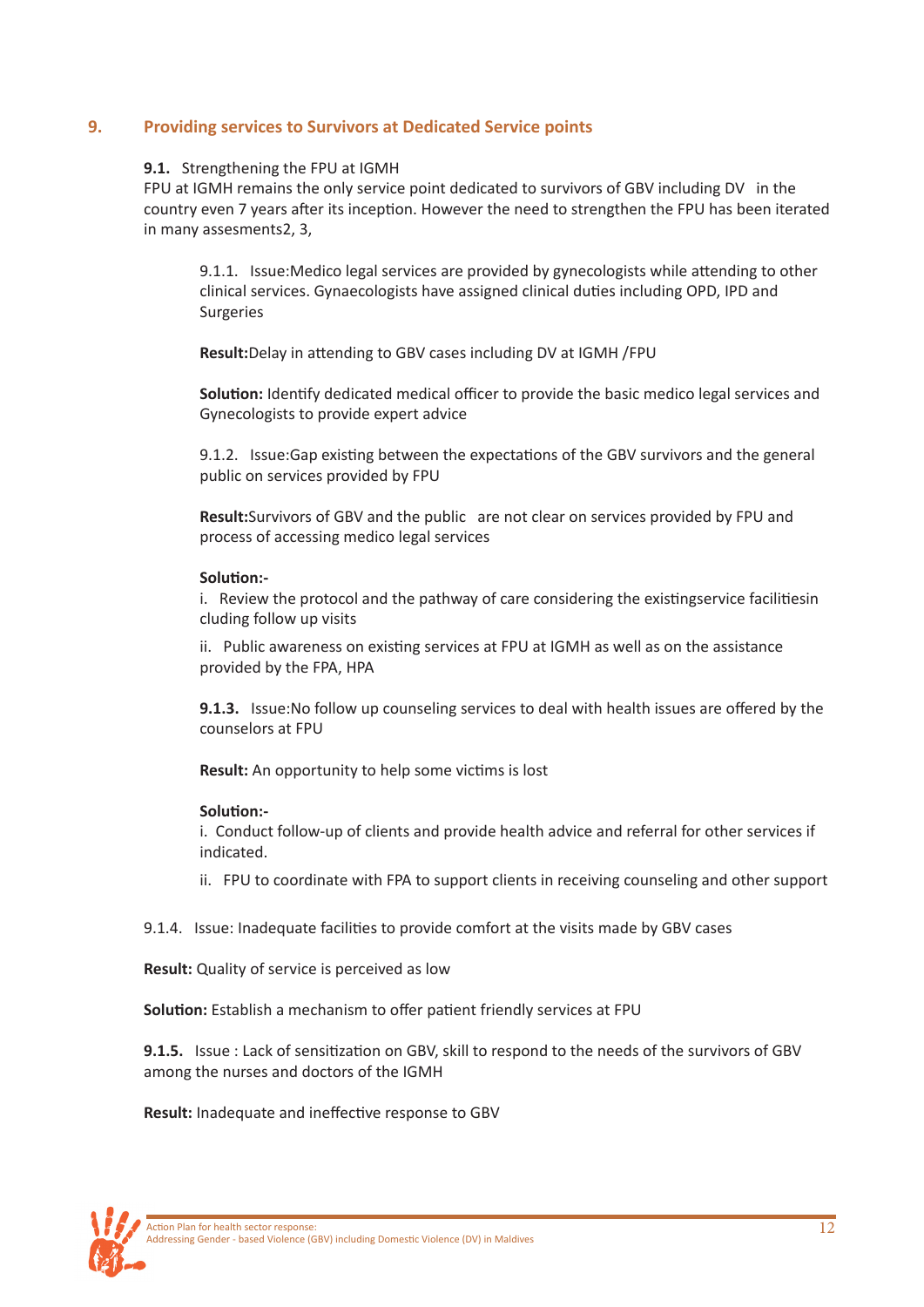### **Solution:-**

i. In service training to health care providers

ii. Incorporate sensitization on GBV at the point of enrolment by the most appropriate mechanism

 **9.1.6.** Issue: Data collection not synchronized with standard definitions and data manage ment at FPU is not effective

**Result:**Data is not useable for advocacy and planning purposes

 **Solution:**Data collection and management needs to be reviewed in order to harmonize with international definitions and useable for intervention planning (UNFPA support)

**9.1.7**. Issue: Lack of visibility of the FPU within and outside the IGMH

**Result:** Center loses opportunities to serve survivors of GBV

### **Solution:-**

 i. Develop and use center specific communication methodologies with other departments of the hospital

 ii. Share the monthly statistics including information on services provided with other departments and HPA

iii. Conduct awareness on FPU and its services by FPA, HPA and IGMH

**9.1.8.** Issue: No referral for legal advice or assistance

**Result:** Apart from being referred to Police other legal counseling

 **Solution:** Identify an NGO who could provide legal counseling on a voluntary basis with the assistance of FPA

 **9.1.9.** Issue : Lack of a mechanism for collaboration with multiple stake holders who could assist FPU

 **Result:** Opportunity to provide a higher quality services is lost and affects the responses to GBV

 **Solution:** Establish regular meeting with relevant stakeholders under the leadership of the IGMH Director, MGFHR, FPA, HPA of MoH, GBV focal point of MoH, Referring organizations NGOs who assist in providing counseling services SHE, Police UN Agencies to share experi ences, understand their constraints and plan ways of supporting the FPU. Funding and assis tance from UN Agencies may be necessary

 **9.1.10.** Issue: FPU being the only unit providing medico legal services for survivors of GBV in Male',the FPU is not fully institutionalized and needs to be considered as an integral service point of the IGMH with the potential to develop in to a fully pledged foren sic pathology Department of the IGMH / MoH sometime in the future

**Result:** Lack of clarity and visibility of ownership of the FPU within IGMH

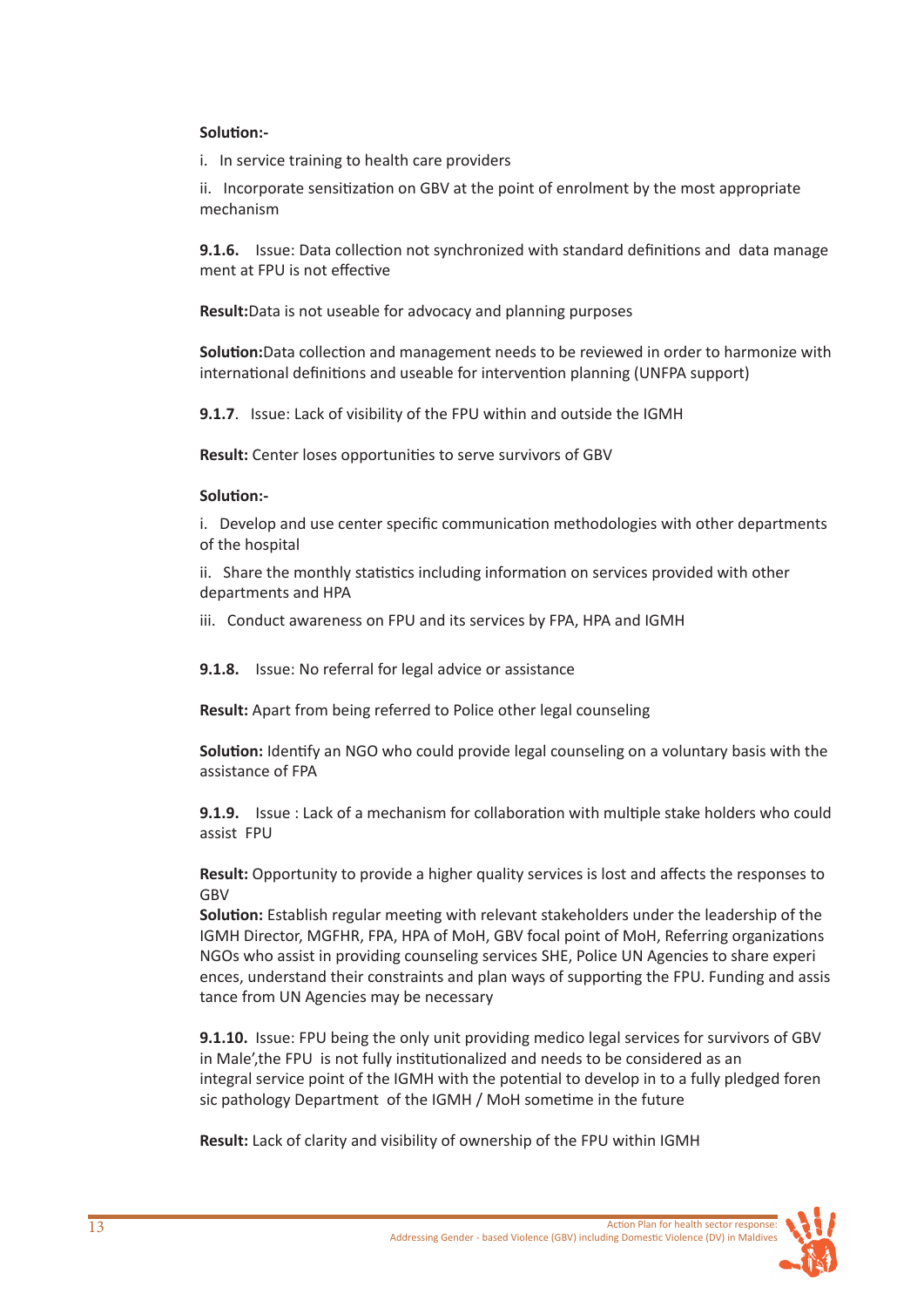**Solution:** Administrative changes done with consultation A &E Dept. with OIC of A & E overseeing the unit and a direct reporting mechanism established with the Director of the hospital

 **9.1.11.** Issue:Medico legal /Forensic Pathology is an integral part of health sector response to GBV. IGMH being the only tertiary hospital to the country, along with MoH, has the re sponsibility of delivering medico legal services for survivors of GBV

**Result:** FPU is attempting to fulfill this but with limited personnel and space

 **Solution:** In view of this, in the long term, future plans of development of IGMH needs to include development of the human resources, infrastructure and laboratory services to be the model service facility for survivors of GBV. MoH and IGMH is currently planning to strengthen the forensic pathology services at IGMH and one of the activities to identify and train specialist / medical officer in Sri Lanka

9.2. Strengthening services at Regional /atoll /Island level

9.2.1. Issues relevant more to Regional /atoll /Island level

- a) Smaller communities
- b) Stronger role for community leaders
- c) Island Councils can take a proactive role in addressing the issues
- d) Stigma attached to GBV/DV is a major constraint

e) Easier to establish linkages with atoll level Health institutions and Family Child service center

f) Trained counselors and social workers are available at atoll level

g) Lack of clarity of the pathway for care with respect to medico legal for GBV / DV services

h) Reporting to Police and initiating legal proceedings take a considerable length of time in the islands

 **9.1.9.** Issue : Lack of a mechanism for collaboration with multiple stake holders who could assist FPU

i) Responsibility of filling the medico legal forms when medical officer is not available is not clear

- j) Child abuse is reported more relative to GBV/DV
	- Under the existing facilities in the atoll and island health facilities opening of dedicated units such as FPU is not desirable in the immediate future.
	- However once the activities on awareness raising for public and capacity build ing for service providers had been complete this may be reconsidered at the mid term review at least for Regional level hospitals.

**9.2.2.** Issue: Close communities with small numbers

**Result:** maintaining confidentiality is an issue

 **Solution:** Health care providers trained /sensitized in the importance of adhering to guiding principles.(Included in national guidelines)

 **9.2.3.** Issue: Ensuring of security to the HCP, especially in settings which lack the local police presence

 **Result:** Stress and anxiety for the HCPs which in turn will have a negative effect on the care provision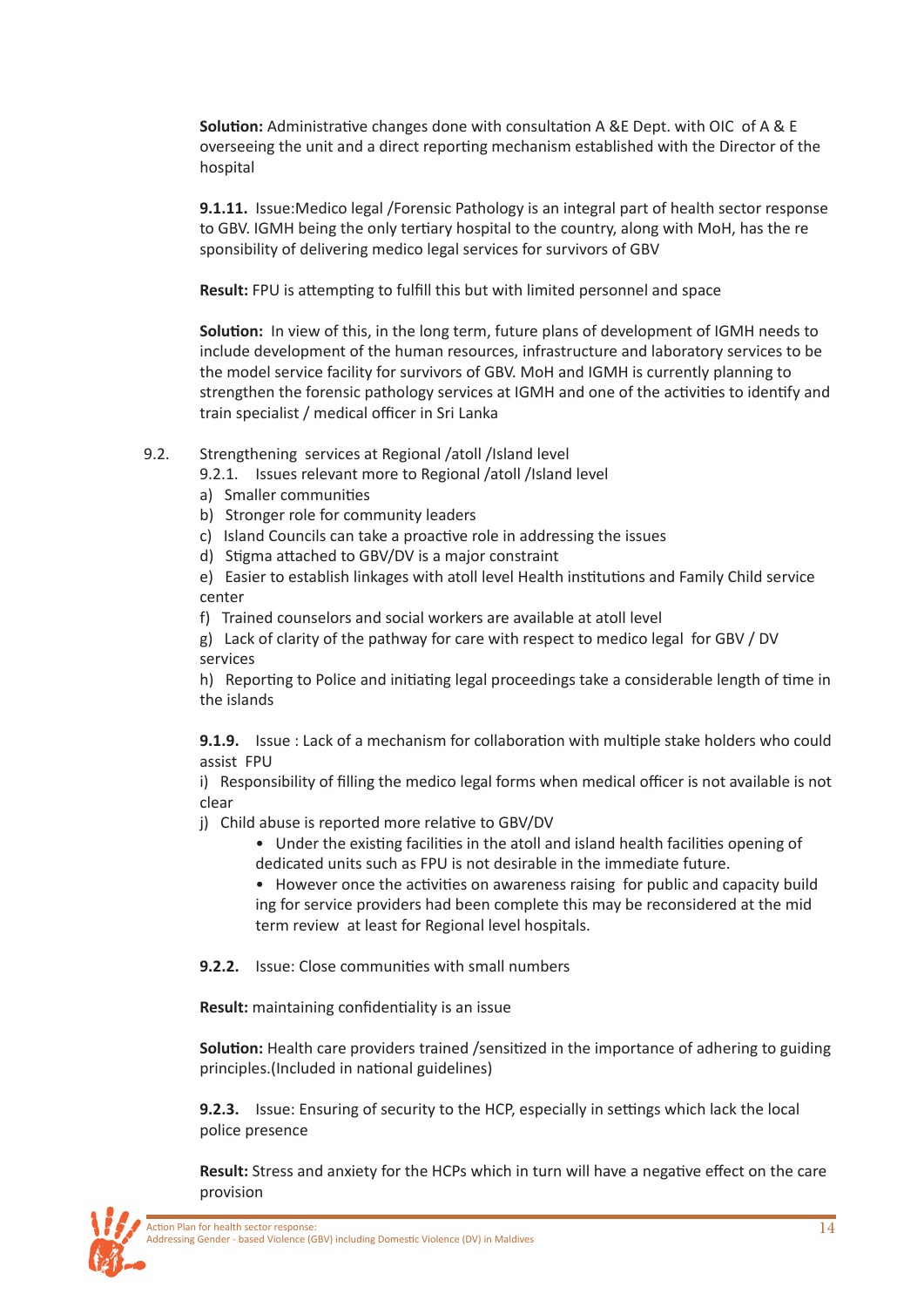### **Solution:-**

 i. Public awareness of the legal obligations and limits within which HCPs could provide services and the need of the public cooperation in providing services .IEC material such as brochures could be developed

 ii. Develop an information sheet ratified by the MoH which describes the services that could be expected at different levels of hospitals

 iii. Include guidance on avoiding conflicts with clients and their relations in the national guidelines for the HCPs

 iv. Seek assistance from FPA to negotiate with Police to provide quick response when the HCPs are harassed

**9.2.4.** Issue: Lack of awareness of GBV as a health or a criminal issue

**Result:** Remains an unrecognized issue with survivors not accessing services.

**Solution:** Use of IEC activities such as leaflets, Posters, (Included in national Action)

 **9.2.5.** Issues: Lack of clarity on the pathway for medico legal services. Some visit/inform the council office first and some would go to hospital first.

**Result:** Delay and loss of confidentiality and re-victimization

#### **Solution:-**

- i. Identify the health center as the desired entry point for care
- ii. Define pathways for communicating with other actors
- iii. Consider informing council on case load for planning and advocacy purposes

 **9.2.6.** Issue: Lack of collaboration between FCSC ,Health Unit to maximally use the availa ble resources particularly for emotional support

 **Result:** Counselor services for GBV are underutilized at FCSC when hardly any counselor ser vices are available at the hospital

#### **Solution:-**

- i. SOPs and Regular meetings
- ii. Counselorto visit the health unit in a regular basis
- iii. Include the FCSC in the referral pathway from the hospital

**9.2.7.** Issue: Emergency contraception is not available at island level health centers

**Result:** Unable to prevent a pregnancy in cases of rape

**Solution:** Arrangements made to obtain EC in such an event without any delay

**9.2.8.** Issue: No separate medico legal forms available for GBV .Common form used for any medicolegal examination are used

**Result:** Information is limited and not focused

**Solution:** Develop userfriendly, form to be usedfor GBV at national level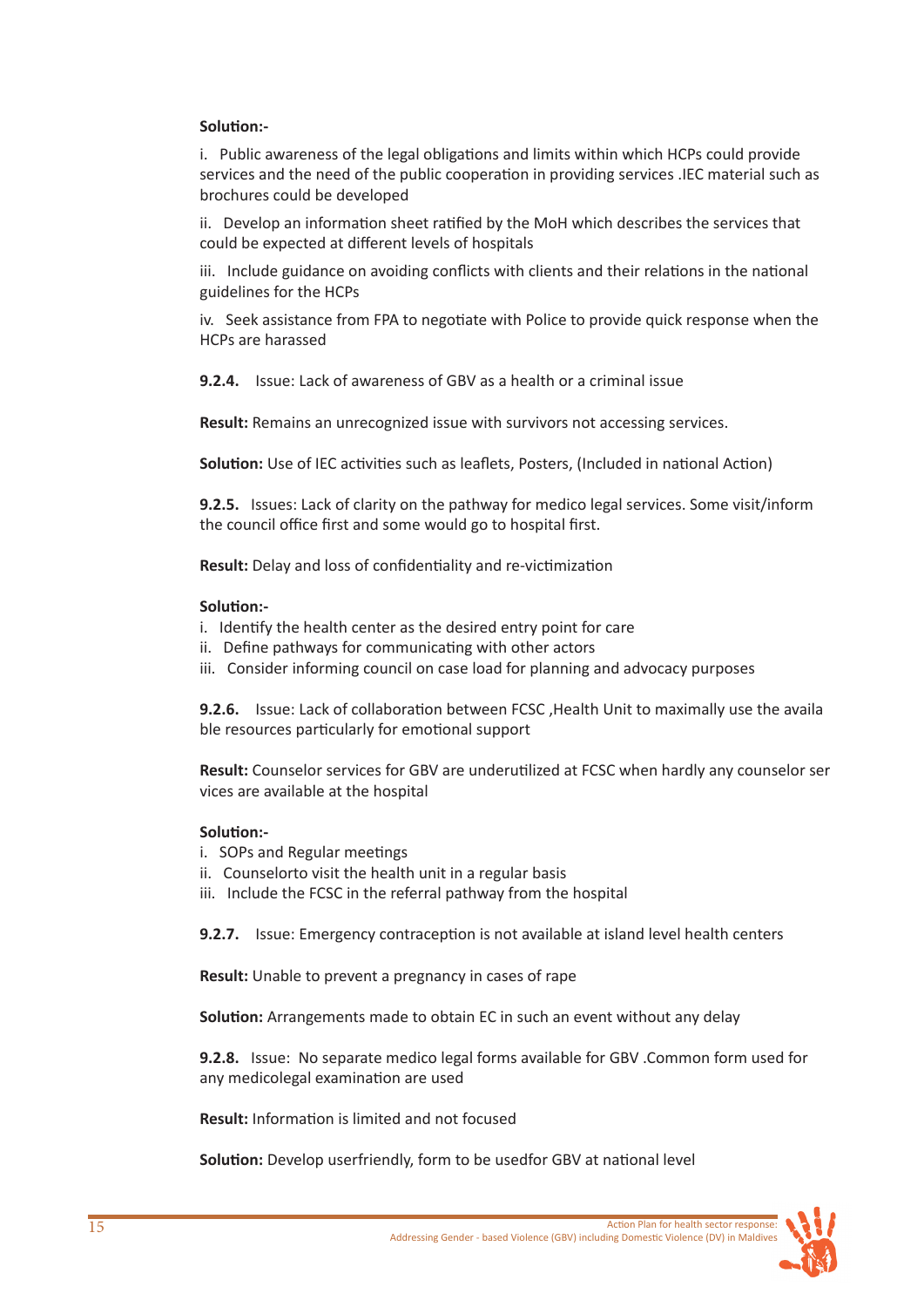**9.2.9.** Issue: Coordinating with the regional and Atolls hospitals will be a need to imple ment the capacity building and other activities of the Action Plan

Solution: Identify a focal person from the Regional and Atoll hospitals to coordinate these activities

# **10. Selected list of activities for the first 6 months**

Actions have been identified on the Action Plan Matrix itself

# **11. Monitoring mechanisms to be developed later**

Monitoring mechanisms will be planned once consensus on the Action Plan has been reached A mid-term Review at the end of two years is recommended

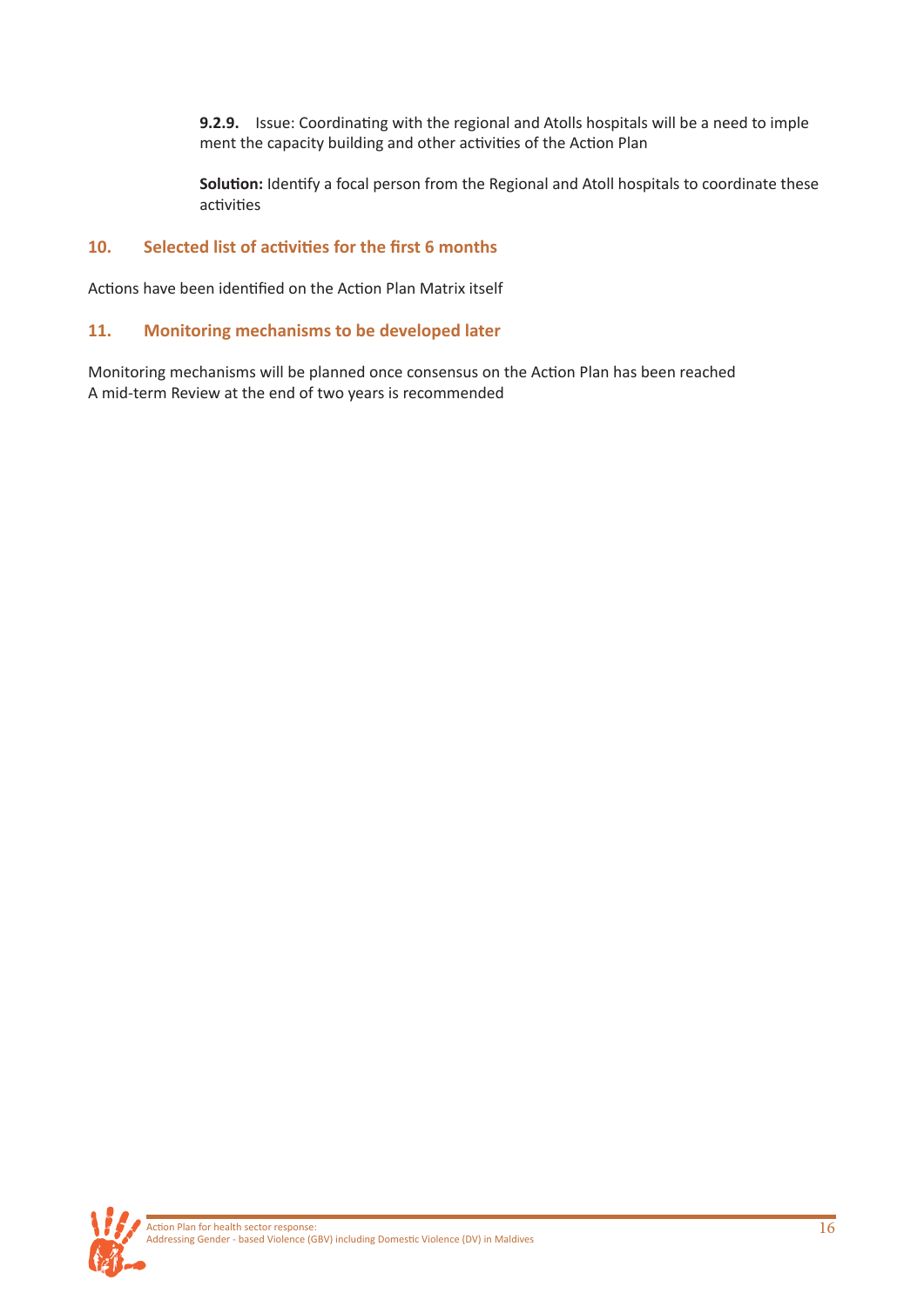| <b>National Action Plan for Addressing GBV in Health Sector</b>                                                                                                                                                                                                                 |                       |                               |                                                  |                               |                |              |                |   |                           |
|---------------------------------------------------------------------------------------------------------------------------------------------------------------------------------------------------------------------------------------------------------------------------------|-----------------------|-------------------------------|--------------------------------------------------|-------------------------------|----------------|--------------|----------------|---|---------------------------|
| <b>Action / Activity</b>                                                                                                                                                                                                                                                        | <b>Leading Agency</b> | <b>Collaborating Agencies</b> | <b>Targets/Indicators</b>                        | <b>Year of Implementation</b> |                | <b>ASAP</b>  |                |   |                           |
|                                                                                                                                                                                                                                                                                 |                       |                               |                                                  | $1\,$                         | $\overline{2}$ | 3            | $\overline{4}$ | 5 |                           |
| <b>Policy</b>                                                                                                                                                                                                                                                                   |                       |                               |                                                  |                               |                |              |                |   |                           |
| Identify a department/<br>Directorate and /or a<br>focal point to be responsi-<br>ble for implementation of<br>health sector response to<br>GBV Policy, coordination<br>and collaborating with<br>other sectors and funding<br>agencies to effectively<br>carry out the planned | <b>MOH</b>            |                               | Officer appointed                                | $\checkmark$                  |                |              |                |   | Within 6<br><b>Months</b> |
| Provide H R support<br>initially by funding<br>agencies and in the long<br>term to be included in the<br>health budget                                                                                                                                                          | <b>MoH/FPA</b>        | <b>UNFPA</b>                  |                                                  | $\checkmark$                  | $\checkmark$   | $\checkmark$ |                |   | Within 6<br><b>Months</b> |
| Development of Health<br>Sector Response:Guide-<br>line on GBV Care for all<br>categories of Health care<br>providers                                                                                                                                                           | <b>MOH</b>            | <b>UNFPA</b>                  | Guideline Developed,<br>printed and disseminated | $\checkmark$                  |                |              |                |   | Within 6<br><b>Months</b> |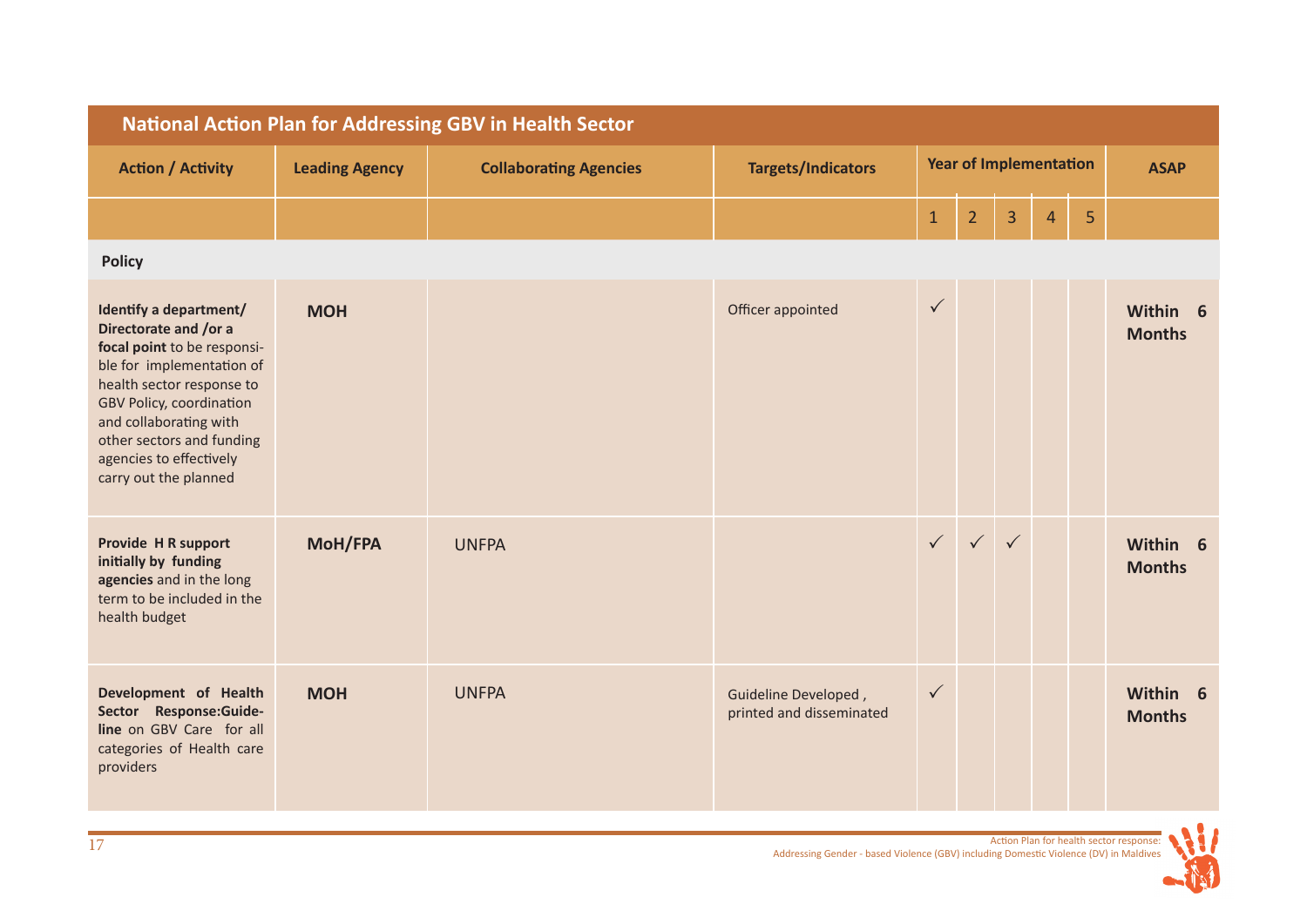| <b>National Action Plan for Addressing GBV in Health Sector</b>                                                                                                                              |                       |                                           |                                                                                                                                                                                                                                                                                                                                                                                                                                             |                                              |                               |              |                |              |                                                              |
|----------------------------------------------------------------------------------------------------------------------------------------------------------------------------------------------|-----------------------|-------------------------------------------|---------------------------------------------------------------------------------------------------------------------------------------------------------------------------------------------------------------------------------------------------------------------------------------------------------------------------------------------------------------------------------------------------------------------------------------------|----------------------------------------------|-------------------------------|--------------|----------------|--------------|--------------------------------------------------------------|
| <b>Action / Activity</b>                                                                                                                                                                     | <b>Leading Agency</b> | <b>Collaborating Agencies</b>             | <b>Targets/Indicators</b>                                                                                                                                                                                                                                                                                                                                                                                                                   |                                              | <b>Year of Implementation</b> |              |                |              | <b>ASAP</b>                                                  |
|                                                                                                                                                                                              |                       |                                           |                                                                                                                                                                                                                                                                                                                                                                                                                                             | $\mathbf{1}$                                 | $\overline{2}$                | 3            | $\overline{4}$ | 5            |                                                              |
| <b>Medico legal services</b><br>needs at Health Facilities<br>to be streamlined and<br>there should be a uni-<br>formity within the health<br>sectoractions                                  | <b>MoH/IGMH</b>       | Police /MoJ/UN Agencies                   | 1. Develop HF guidelines<br>on provision of medico<br>legal services<br>2. Review medico legal<br>forms.<br>3. Develop & Establish<br>appropriate referral and<br>reporting instruments<br>4. Identify dedicated<br>medical professionals<br>for medico legal duties<br>and provide information<br>and teaching material.<br>Where ever possible train<br>them.<br>In other sites attempt to<br>institute distant learning<br>methodologies | $\checkmark$<br>$\checkmark$<br>$\checkmark$ | $\checkmark$                  | $\checkmark$ | $\checkmark$   | $\checkmark$ | 1. Within<br><b>6 Months</b><br>2. Within<br><b>6 Months</b> |
| <b>Establish a Health Sector</b><br>Response to GBV cases<br>Coordinating committee/<br><b>Technical working group</b><br>led by DGHS with decision<br>level officials from other<br>sectors | <b>MOH</b>            | MoG, HPA, Police,<br>AttorneyGeneral, MoJ | Committee established                                                                                                                                                                                                                                                                                                                                                                                                                       | $\checkmark$                                 |                               |              |                |              | Within 6<br><b>Months</b>                                    |

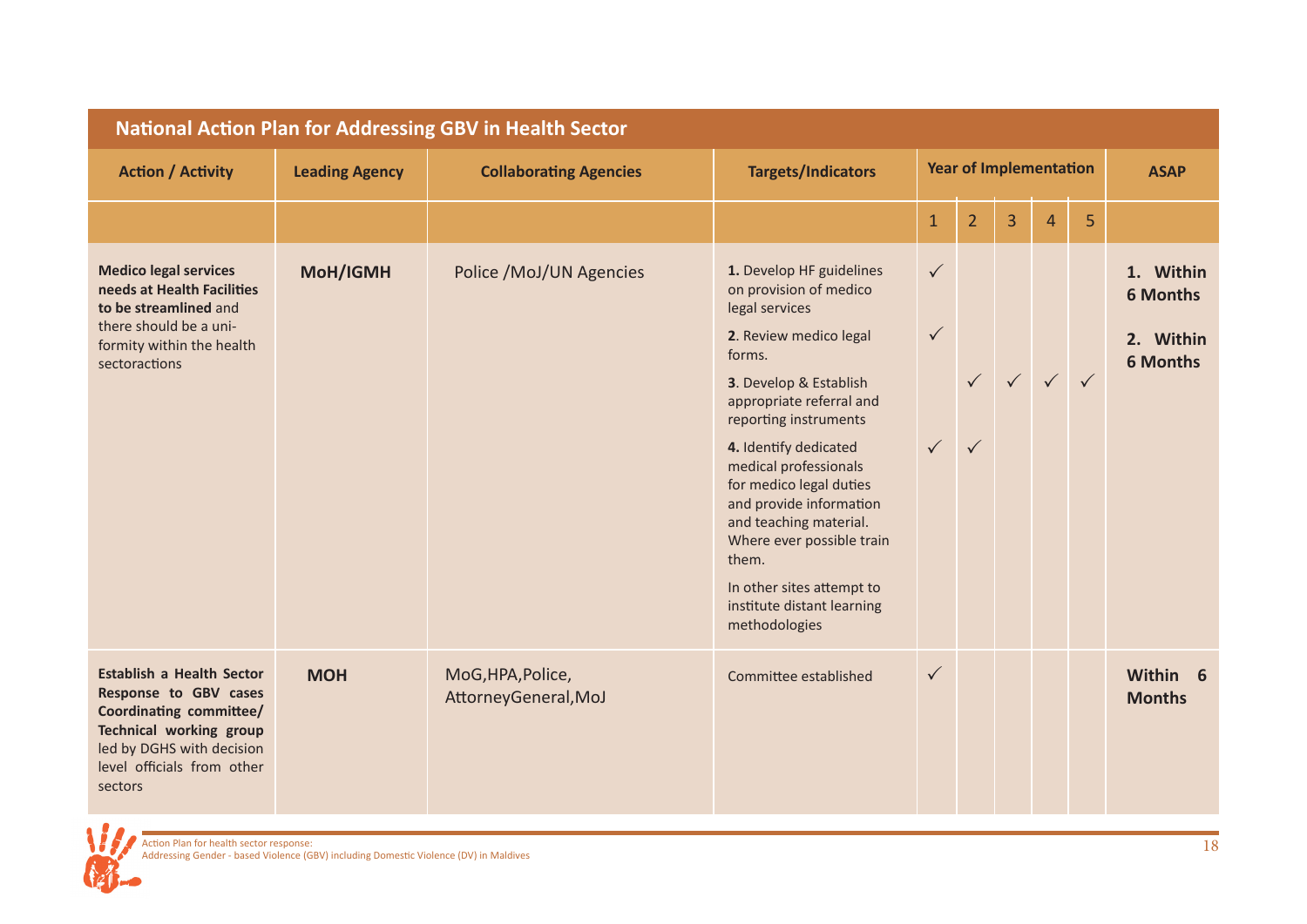| <b>National Action Plan for Addressing GBV in Health Sector</b>                                                                                                                                                                                                                                     |                                            |                                                                              |                                                                                |              |                |                               |              |              |                              |
|-----------------------------------------------------------------------------------------------------------------------------------------------------------------------------------------------------------------------------------------------------------------------------------------------------|--------------------------------------------|------------------------------------------------------------------------------|--------------------------------------------------------------------------------|--------------|----------------|-------------------------------|--------------|--------------|------------------------------|
| <b>Action / Activity</b>                                                                                                                                                                                                                                                                            | <b>Leading Agency</b>                      | <b>Collaborating Agencies</b>                                                | <b>Targets/Indicators</b>                                                      |              |                | <b>Year of Implementation</b> |              |              | <b>ASAP</b>                  |
|                                                                                                                                                                                                                                                                                                     |                                            |                                                                              |                                                                                | $\mathbf{1}$ | $\overline{2}$ | 3                             | 4            | 5            |                              |
| <b>Capacity Building</b>                                                                                                                                                                                                                                                                            |                                            |                                                                              |                                                                                |              |                |                               |              |              |                              |
| Capacity building by con-<br>ducting a ToT for iden-<br>tified Trainers (HFs, FHS<br>and Private HFs) in order<br>to facilitate the activities<br>that follow.                                                                                                                                      | <b>MOH</b>                                 | <b>UNFPA</b>                                                                 | 1. Training module devel-<br>oped<br>2. Training conducted                     | $\checkmark$ |                |                               |              |              | 1. Within<br><b>6 Months</b> |
| Sensitization programmes<br>on GBV, service needs of<br>survivors, DV Act, Availa-<br>bility of Referral services<br>targeting Primary care<br>level health providers,<br>Community Health Of-<br>ficers, Nurses and Doctors<br>by using Distant Education<br>technologies<br>(3 x 2 hour sessions) | <b>MoH/FPA</b>                             | Faculty of Health Sciences /<br>UNFPA/Provincial/Atoll Health<br>Authorities | 1. Module for IT<br>programme developed<br>2. Number of programme<br>conducted | $\checkmark$ |                | $\checkmark$ $\checkmark$     | $\sqrt{}$    | $\checkmark$ |                              |
| Capacity building on<br>GBV , Service provision to<br>survivors, DV Act listen-<br>ing skills referraloptions<br>available to Community<br><b>Health Officers, Nurses</b><br>and Doctors at IGMH and<br>Atolls (2 Day)                                                                              | MoH / Faculty of<br><b>Health Sciences</b> | <b>UNFPA</b>                                                                 | 1. Module developed<br>2. Accepted as a<br>requirement                         |              |                |                               | $\checkmark$ | $\checkmark$ | Within 6<br><b>Months</b>    |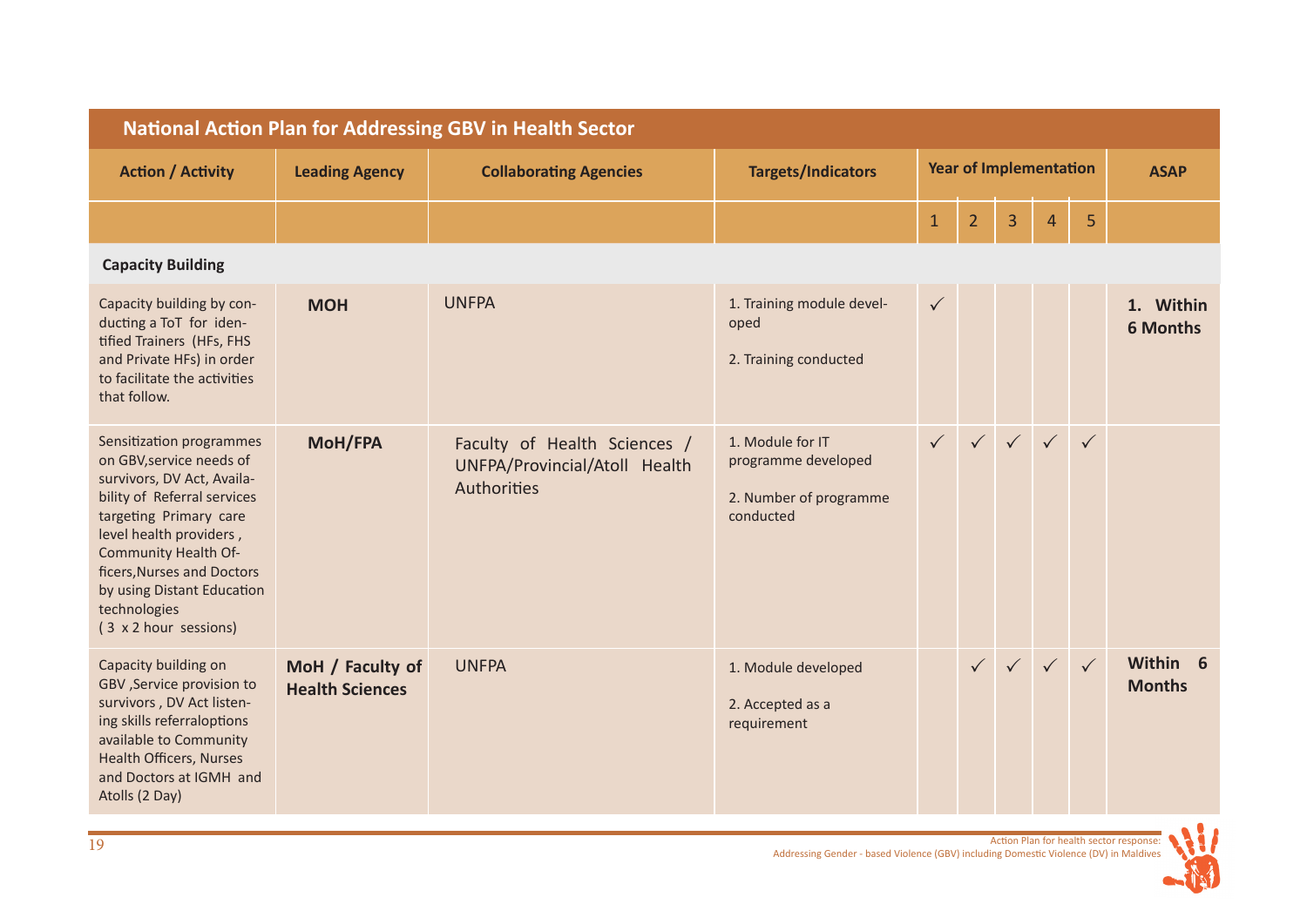| <b>National Action Plan for Addressing GBV in Health Sector</b>                                                                                                                         |                                            |                               |                                                        |                               |                |              |                           |              |  |
|-----------------------------------------------------------------------------------------------------------------------------------------------------------------------------------------|--------------------------------------------|-------------------------------|--------------------------------------------------------|-------------------------------|----------------|--------------|---------------------------|--------------|--|
| <b>Action / Activity</b>                                                                                                                                                                | <b>Leading Agency</b>                      | <b>Collaborating Agencies</b> | <b>Targets/Indicators</b>                              | <b>Year of Implementation</b> |                |              |                           | <b>ASAP</b>  |  |
|                                                                                                                                                                                         |                                            |                               |                                                        | $\mathbf{1}$                  | $\overline{2}$ | 3            | $\overline{4}$            | 5            |  |
| Provide Technical assis-<br>tance to the Faculty of<br>Health sciences in order<br>to conduct Facility Based<br>and Distant learning<br>training and sensitization<br>programmes        | MoH / Faculty of<br><b>Health Sciences</b> | <b>UNFPA</b>                  |                                                        | $\checkmark$                  | $\checkmark$   |              |                           |              |  |
| Incorporate a brief and<br>simple web based module<br>as one of the requirement<br>to fulfil at the point of<br>enrolment of expatriate<br>doctors and nurses                           | MoH / Faculty of<br><b>Health Sciences</b> | <b>UNFPA</b>                  | 1. Module developed<br>2. Accepted as a<br>requirement |                               |                | $\checkmark$ | $\sqrt{2}$                | $\checkmark$ |  |
| Develop a module for<br>medical Officers/oth-<br>er officers performing<br>medicolegal examinations<br>As a distant/Self learning<br>method                                             | MoH / Faculty of<br><b>Health Sciences</b> |                               |                                                        |                               |                |              | $\checkmark$ $\checkmark$ |              |  |
| <b>Prevention Activities</b>                                                                                                                                                            |                                            |                               |                                                        |                               |                |              |                           |              |  |
| Public awareness by<br>development and distri-<br>bution of IEC material,<br>Posters hand bills at<br>national level focusing on<br>the health consequences<br>and effects on children. | MoH/IGMH/HPA                               | <b>UNFPA</b>                  |                                                        |                               |                |              |                           |              |  |

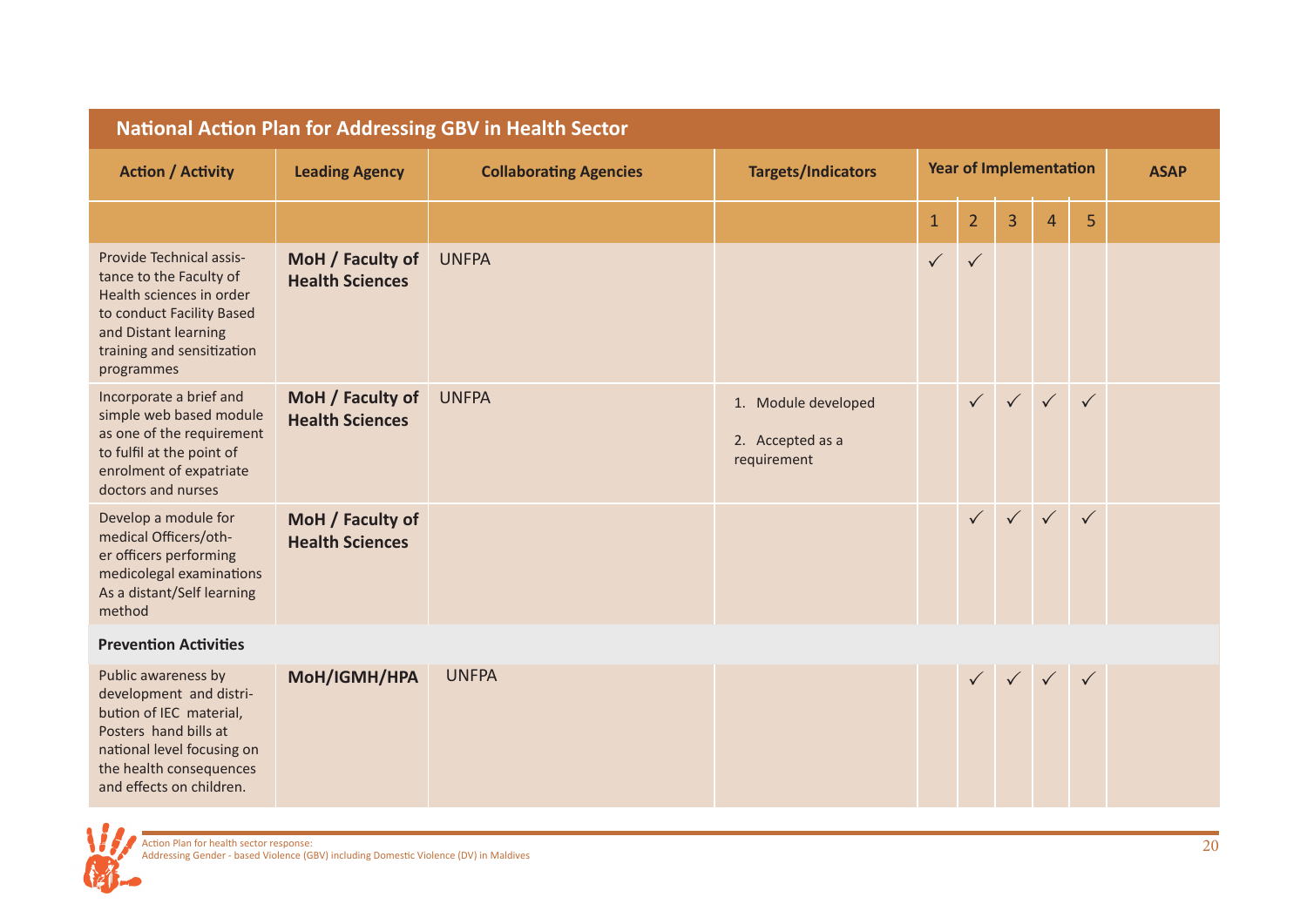| <b>National Action Plan for Addressing GBV in Health Sector</b>                                                                                                                               |                       |                                         |                                                       |              |                               |              |                |              |  |
|-----------------------------------------------------------------------------------------------------------------------------------------------------------------------------------------------|-----------------------|-----------------------------------------|-------------------------------------------------------|--------------|-------------------------------|--------------|----------------|--------------|--|
| <b>Action / Activity</b>                                                                                                                                                                      | <b>Leading Agency</b> | <b>Collaborating Agencies</b>           | <b>Targets/Indicators</b>                             |              | <b>Year of Implementation</b> |              |                | <b>ASAP</b>  |  |
|                                                                                                                                                                                               |                       |                                         |                                                       | $\mathbf{1}$ | $\overline{2}$                | 3            | $\overline{4}$ | 5            |  |
| Data collection and Data management Setting up of a MIS                                                                                                                                       |                       |                                         |                                                       |              |                               |              |                |              |  |
| <b>Incorporate GBV reports</b><br>from the IGMH/ Atolls /<br>islands through Primary<br>health workers in to the<br>proposed MIHIS that is<br>being developed                                 | MoH /HPA              | <b>UNFPA</b>                            | Data collection mechanism<br>set up                   |              |                               |              |                | $\checkmark$ |  |
| <b>Referrals</b>                                                                                                                                                                              |                       |                                         |                                                       |              |                               |              |                |              |  |
| Define a referral mech-<br>anism at national level<br>inclusive of the Atoll level<br>,achieve consensus and<br>distribute the information<br>to Health Service provid-<br>ers at every level | MoH /HPA              | MGFHR/Police/FPA/Legal/<br><b>UNFPA</b> | Referral Pathways defined<br>Information disseminated |              | $\checkmark$                  | $\sqrt{ }$   |                |              |  |
| Define the specific refer-<br>ral pathway for medico<br>legal referrals covering<br>City /atoll,/island levels<br>and the private sector<br>with the consensus of the<br>legal services       | <b>FPA</b>            | Police/MoH/HPA/UNFPA                    |                                                       |              | $\checkmark$                  | $\checkmark$ |                |              |  |
| <b>Screening for GBV</b>                                                                                                                                                                      |                       |                                         |                                                       |              |                               |              |                |              |  |
| Establish selective<br>screening in IGMH                                                                                                                                                      | MoH/IGMH              | <b>UNFPA</b>                            |                                                       | $\checkmark$ |                               |              |                |              |  |

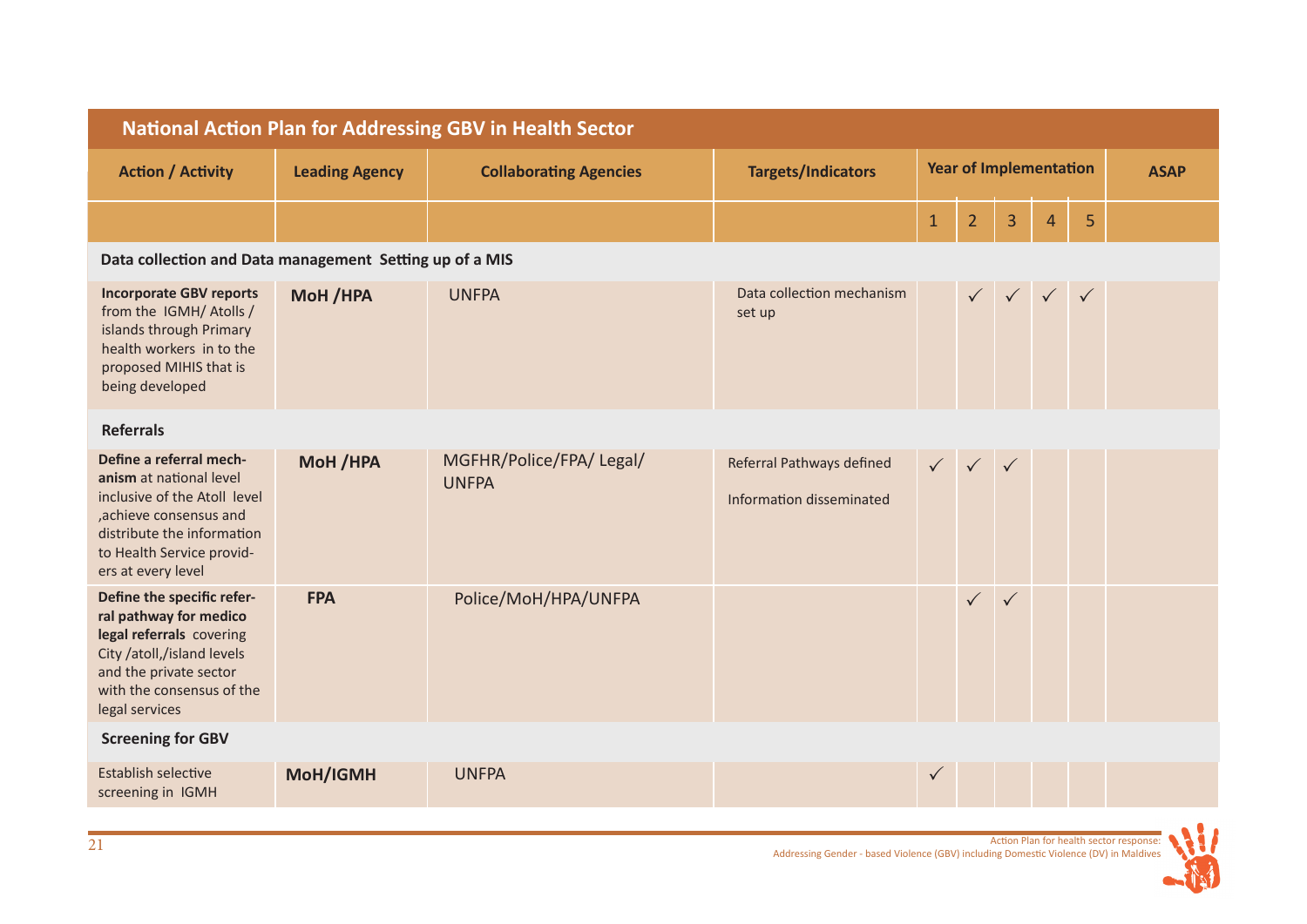| <b>National Action Plan for Addressing GBV in Health Sector</b>                                                                                          |                                             |                               |                                                         |              |                               |              |                |              |                           |
|----------------------------------------------------------------------------------------------------------------------------------------------------------|---------------------------------------------|-------------------------------|---------------------------------------------------------|--------------|-------------------------------|--------------|----------------|--------------|---------------------------|
| <b>Action / Activity</b>                                                                                                                                 | <b>Leading Agency</b>                       | <b>Collaborating Agencies</b> | <b>Targets/Indicators</b>                               |              | <b>Year of Implementation</b> |              |                |              | <b>ASAP</b>               |
|                                                                                                                                                          |                                             |                               |                                                         | $\mathbf{1}$ | $\overline{2}$                | 3            | $\overline{4}$ | 5            |                           |
| Development of IEC ma-<br>terial7 for public aware-<br>ness on GBV at national<br>level targeting the health<br>consequences and effects<br>on children. | MoH/MoJ                                     | <b>UNFPA</b>                  | Posters x  Developed<br>Leaflets x Developed            | $\sqrt{2}$   | $\sqrt{}$                     | $\checkmark$ |                |              | Within 6<br><b>Months</b> |
| <b>Conduct Public awareness</b><br>Programmes by distribu-<br>tion of the IEC material<br>developed                                                      | <b>MoG</b>                                  |                               | National campaign con-<br>ducted                        |              |                               | $\sqrt{}$    | $\sqrt{}$      | $\checkmark$ |                           |
| Include GBV content in<br>to the planned premari-<br>tal counseling planned by<br>HPA of MoH.                                                            | MoH / HPA                                   | <b>UNFPA</b>                  | <b>Premarital counseling</b><br>module with gBV content | $\checkmark$ | $\checkmark$                  |              |                |              |                           |
| Negotiate with the Fami-<br>ly Court to include GBV /<br>DV awareness material in<br>their premarital sensitiza-<br>tion package                         | <b>MoH</b>                                  | MoH/FPA                       | Material included                                       | $\checkmark$ | $\checkmark$                  |              |                |              |                           |
| Research                                                                                                                                                 |                                             |                               |                                                         |              |                               |              |                |              |                           |
| Conduct intervention<br>based research on GBV                                                                                                            | <b>Faculty of Health</b><br><b>Sciences</b> | <b>UNFPA</b>                  | Research Reports available                              |              | $\checkmark$                  |              |                |              |                           |

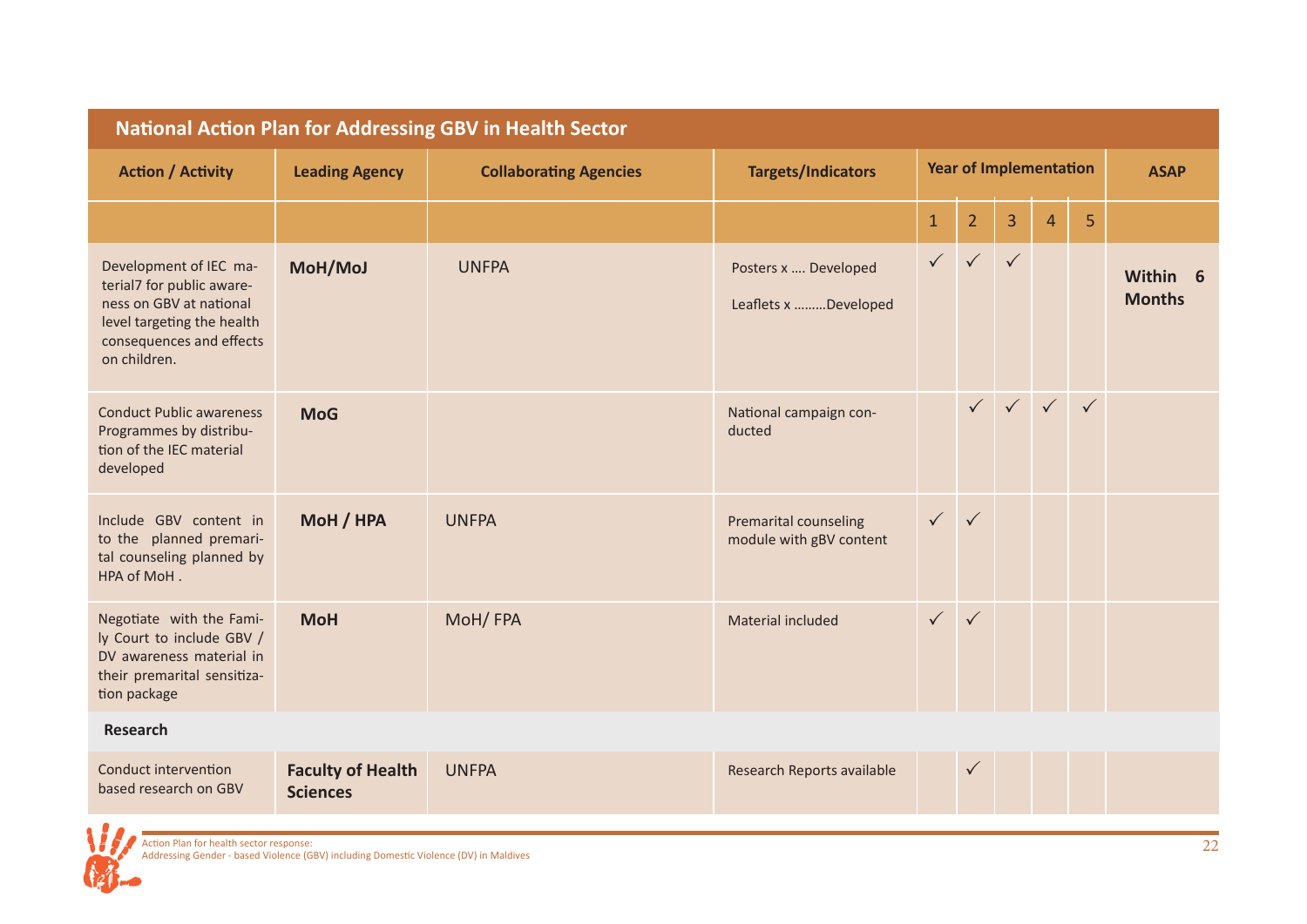| <b>National Action Plan for Addressing GBV in Health Sector</b>                                                                                        |                       |                               |                           |                               |                |   |                |                |                           |
|--------------------------------------------------------------------------------------------------------------------------------------------------------|-----------------------|-------------------------------|---------------------------|-------------------------------|----------------|---|----------------|----------------|---------------------------|
| <b>Action / Activity</b>                                                                                                                               | <b>Leading Agency</b> | <b>Collaborating Agencies</b> | <b>Targets/Indicators</b> | <b>Year of Implementation</b> |                |   |                | <b>ASAP</b>    |                           |
|                                                                                                                                                        |                       |                               |                           | $\mathbf{1}$                  | $\overline{2}$ | 3 | $\overline{4}$ | $\overline{5}$ |                           |
| <b>Strengthening the Family Protection Unit at IGMH</b>                                                                                                |                       |                               |                           |                               |                |   |                |                |                           |
| 1. Develop and use center<br>specific IEC Material to<br>communicate with other<br>departments of the hospi-<br>tal and for public Board/<br>brochure. | IGMH/FPU              | <b>UNFPA</b>                  |                           | $\checkmark$                  | $\checkmark$   |   |                |                | Within 6<br><b>Months</b> |
| Share the monthly statis-<br>tics including information<br>on services provided with<br>other departments                                              | IGMH/FPU              |                               |                           |                               |                |   |                |                | Within 6<br><b>Months</b> |
| Medical officer/s from<br>A&E to provide the basic<br>medico legal services and<br>Gynecologists to provide<br>expert advice if they need<br>advice    | <b>IGMH/MoH</b>       | <b>UNFPA</b>                  |                           |                               | $\checkmark$   |   |                |                | Within 6<br><b>Months</b> |
| Review the protocol and<br>the pathway of care Offer<br>second visits for emotion-<br>al support, if victims do<br>desire.                             | <b>MGFHR</b>          | <b>UNFPA</b>                  |                           | $\checkmark$                  |                |   |                |                | Within 6<br><b>Months</b> |

1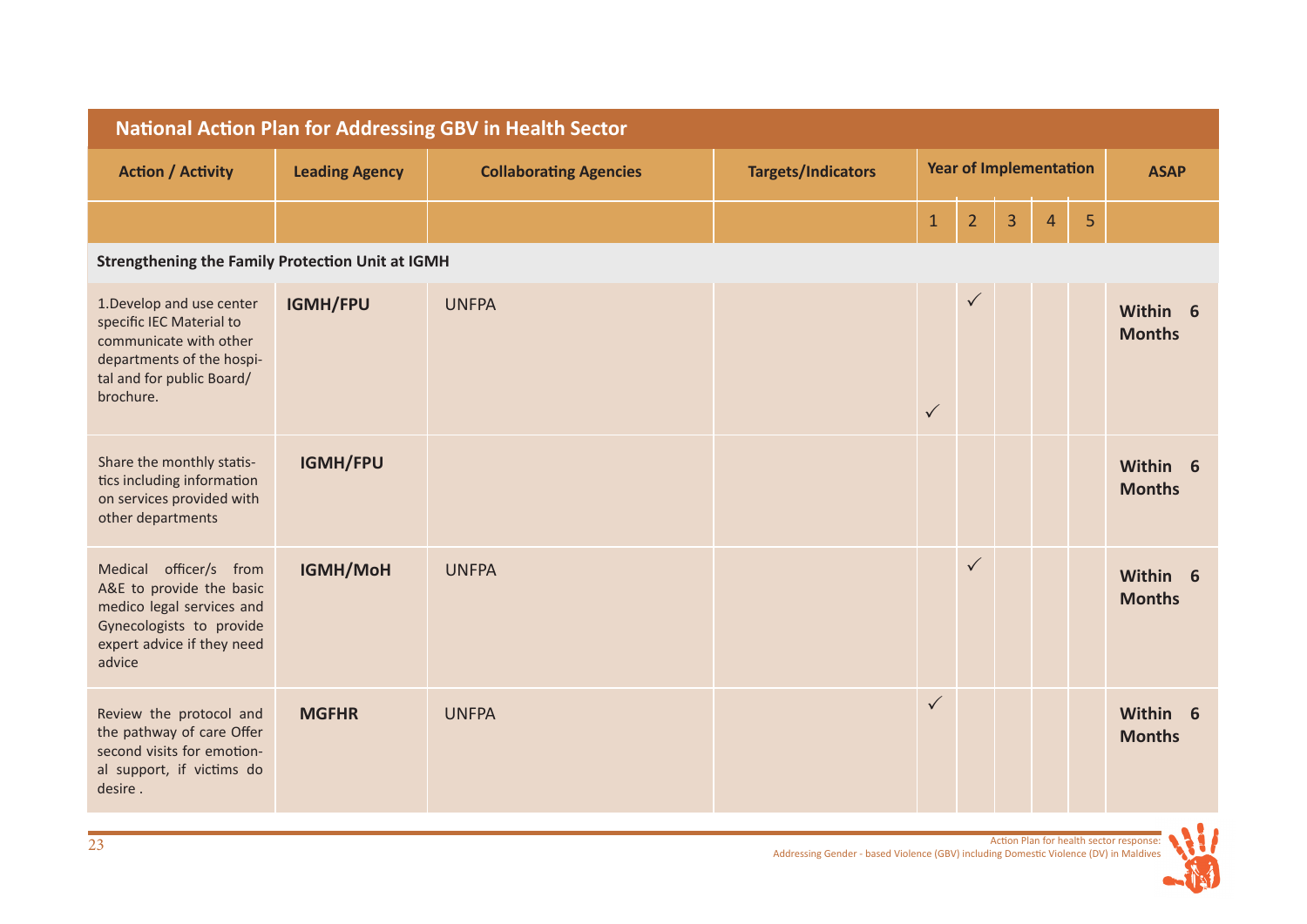| <b>National Action Plan for Addressing GBV in Health Sector</b>                                                                                                                                       |                       |                               |                           |                               |                |   |                |             |                           |
|-------------------------------------------------------------------------------------------------------------------------------------------------------------------------------------------------------|-----------------------|-------------------------------|---------------------------|-------------------------------|----------------|---|----------------|-------------|---------------------------|
| <b>Action / Activity</b>                                                                                                                                                                              | <b>Leading Agency</b> | <b>Collaborating Agencies</b> | <b>Targets/Indicators</b> | <b>Year of Implementation</b> |                |   |                | <b>ASAP</b> |                           |
|                                                                                                                                                                                                       |                       |                               |                           | $\mathbf 1$                   | $\overline{2}$ | 3 | $\overline{4}$ | 5           |                           |
| Incorporate sensitization<br>on GBV at the point of<br>enrolment by including a<br>visit to the FPU as a part<br>of familiarization process<br>conducted at IGMH                                      | <b>IGMH</b>           |                               |                           | $\checkmark$                  |                |   |                |             | Within 6<br><b>Months</b> |
| Data collection and<br>management needs to be<br>reviewed in order to har-<br>monize with international<br>definitions and useable<br>for intervention planning                                       | <b>IGMH</b>           | <b>UNFPA</b>                  |                           | $\checkmark$                  |                |   |                |             |                           |
| Administrative<br>changes<br>done with consultation A<br>& E Dept. with OIC of A &<br>E overseeing the unit and<br>a direct reporting mecha-<br>nism established with the<br>Director of the hospital | <b>IGMH/FPU</b>       |                               |                           | $\checkmark$                  |                |   |                |             |                           |
| Establish a regular stake-<br>holder meeting with rele-<br>vant stakeholdersto share<br>experiences, understand<br>the constraints and plan<br>ways of supporting the<br><b>FPU</b>                   | IGMH/FPU              | <b>UNFPA</b>                  |                           | $\checkmark$                  |                |   |                |             | Within 6<br><b>Months</b> |

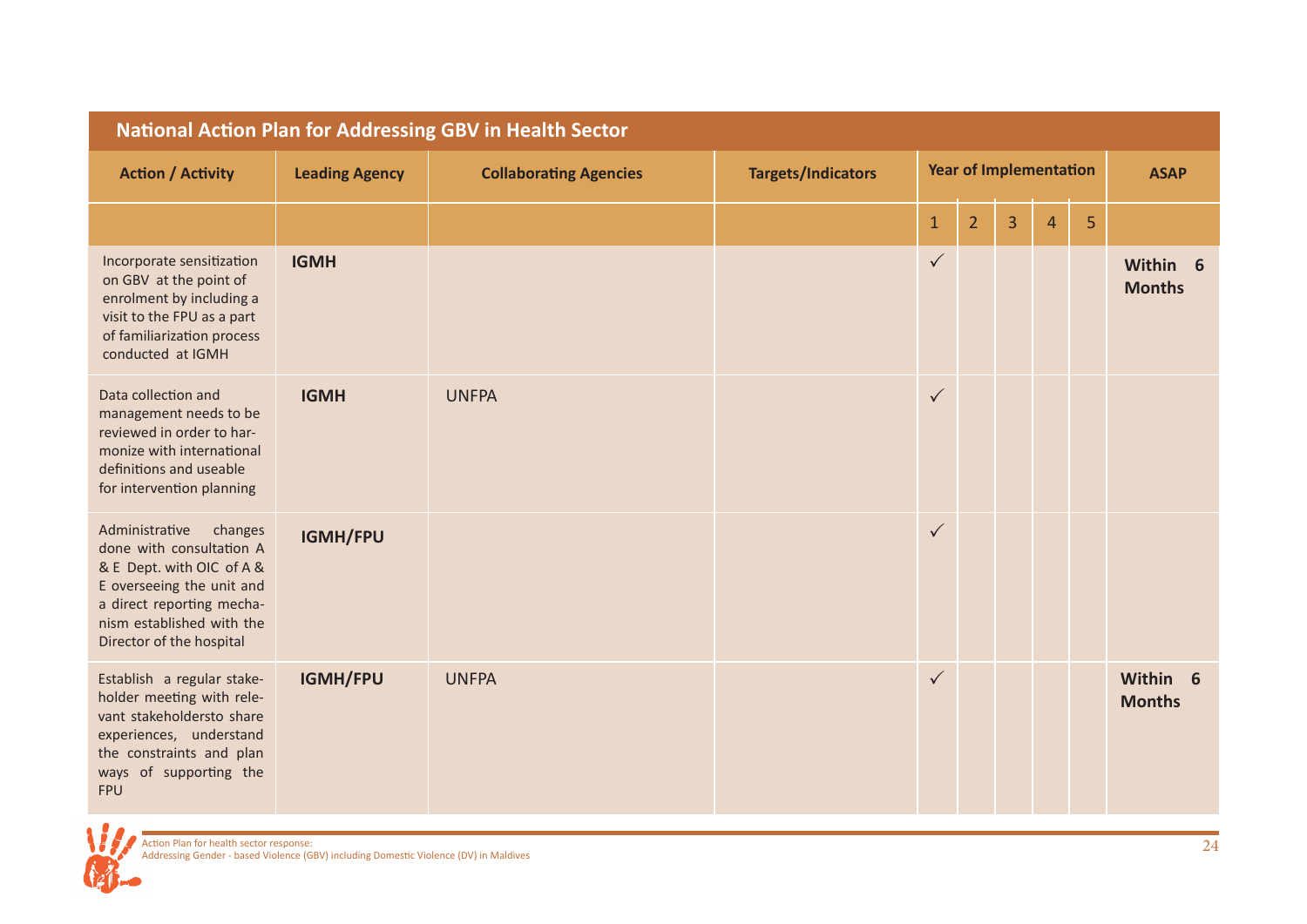| <b>National Action Plan for Addressing GBV in Health Sector</b>                                                          |                       |                               |                           |                               |                |   |                |             |                           |
|--------------------------------------------------------------------------------------------------------------------------|-----------------------|-------------------------------|---------------------------|-------------------------------|----------------|---|----------------|-------------|---------------------------|
| <b>Action / Activity</b>                                                                                                 | <b>Leading Agency</b> | <b>Collaborating Agencies</b> | <b>Targets/Indicators</b> | <b>Year of Implementation</b> |                |   |                | <b>ASAP</b> |                           |
|                                                                                                                          |                       |                               |                           | $\mathbf{1}$                  | $\overline{2}$ | 3 | $\overline{4}$ | 5           |                           |
| At Atoll and Island level facilities                                                                                     |                       |                               |                           |                               |                |   |                |             |                           |
| Coordinate with the MG-<br>FHR and utilize counseling<br>services available at FCSC<br>at the health facilities          | <b>FPA</b>            | MoH/ MoG / Councils           |                           | $\checkmark$                  |                |   |                |             | Within 6<br><b>Months</b> |
| Develop a mechanism to<br>make Emergency Con-<br>traception available for<br>victims of rape at the<br>health facilities | <b>MoH</b>            |                               |                           | $\checkmark$                  | $\checkmark$   |   |                |             |                           |
| Identify a focal person<br>from the Regional and At-<br>oll hospitals to coordinate<br>these activities                  | <b>MoH</b>            |                               |                           | $\checkmark$                  | $\checkmark$   |   |                |             | Within 6<br><b>Months</b> |
| <b>Review</b>                                                                                                            |                       |                               |                           |                               |                |   |                |             |                           |
| Mid-term Review at the<br>end of two years                                                                               | <b>MoH</b>            | <b>UNFPA</b>                  |                           |                               | $\checkmark$   |   |                |             |                           |

1

 $\checkmark$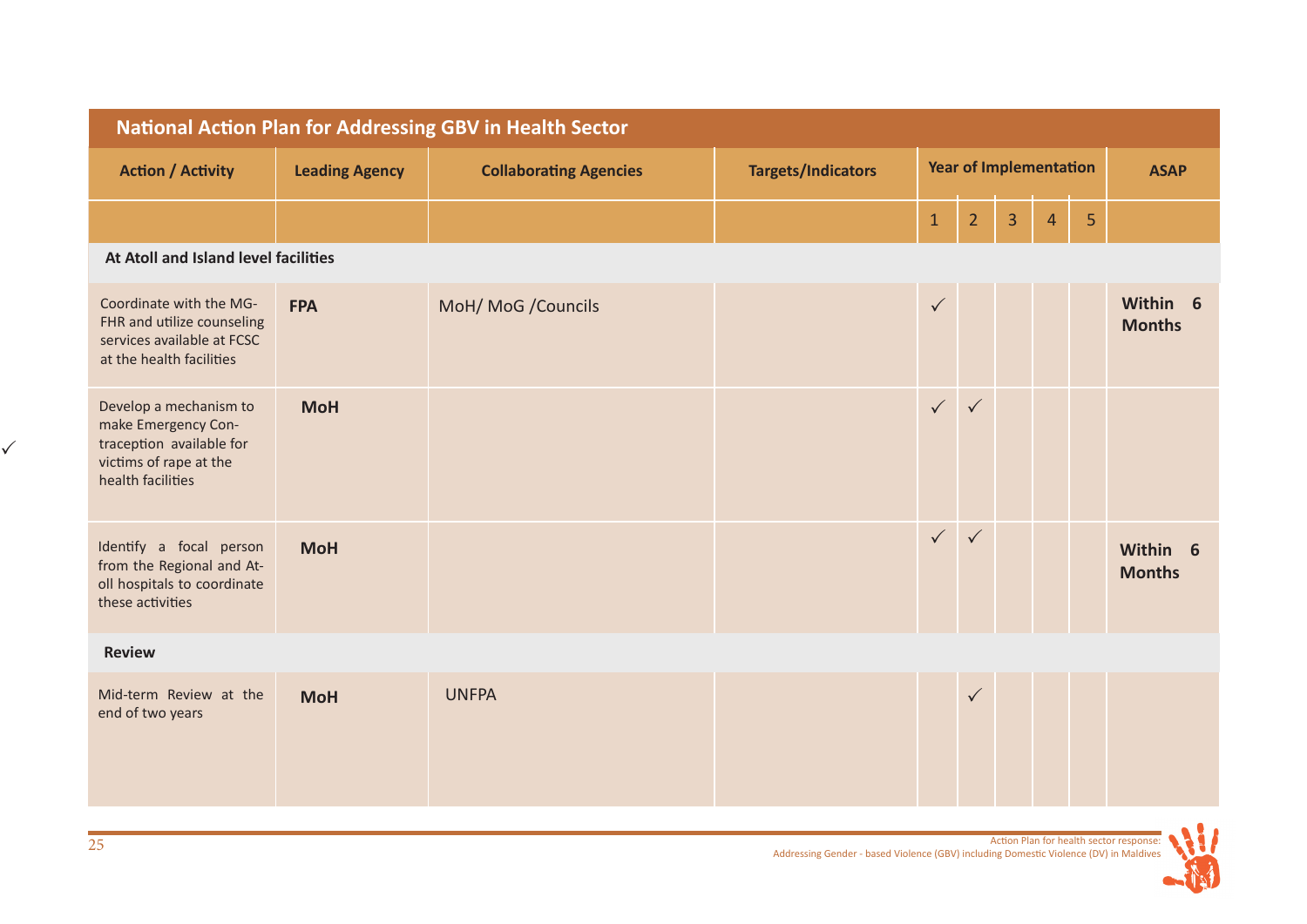# **Annexure 1**

# **List of documents reviewed**

|                | <b>Name of the document</b>                                                                                                                                          | <b>Authority</b>                                                           | Year | <b>Relevance</b>                                                  |
|----------------|----------------------------------------------------------------------------------------------------------------------------------------------------------------------|----------------------------------------------------------------------------|------|-------------------------------------------------------------------|
| $\mathbf{1}$   | HEALTH MASTER PLAN 2006 - 2015                                                                                                                                       | Ministry of Health                                                         | 2006 | Policy                                                            |
| $\overline{2}$ | NATIONAL REPRODUCTIVE HEALTH<br><b>STRATEGY 2013-2017</b>                                                                                                            | Ministry of Health                                                         | 2006 | Policy                                                            |
| $\overline{3}$ | The Maldives Study on Women's<br>Health and Life Experiences (WHLE<br>Survey)                                                                                        | Ministry of Gender &<br>Family                                             | 2004 | Prevalence, Attitudes,<br>Service options                         |
| 4              | <b>GENDER BASED VIOLENCE INTHE</b><br><b>MALDIVES:</b><br>What We Know So Far                                                                                        | Ministry of Gender,<br>Family<br>Development and<br><b>Social Security</b> | 2004 | Prevalence, Attitudes,<br>Service options                         |
| 5              | What is Family protection Unit?<br>Initial protocol developed for FPU                                                                                                | <b>IGMH</b>                                                                | 2004 | Issues related to<br>strengthening FPU                            |
| 6              | <b>IGMH Guidelines and Protocols for</b><br>responding to cases of gender-based<br>violence or child abuse.<br><b>FINAL COPY</b>                                     | <b>IGMH</b>                                                                |      | Issues related to<br>strengthening FPU                            |
| $\overline{7}$ | Review of Gender based violence<br>project 2004 - improving the re-<br>sponsiveness of the health sector                                                             | Ministry of Gender &<br>Family<br><b>IGMH</b><br>UNFPA, WHO                | 2004 | <b>Overview of Health</b><br>sector response                      |
| 8              | Report and Recommendations on-<br>Proposal to Set up Drop-in Centres<br>and Shelters for Women and Chil-<br>dren Victims/Survivors of Violence in<br><b>Maldives</b> |                                                                            |      | Identified aspect of<br>response to GBV<br>Area for Collaboration |
| $\overline{9}$ | <b>FAMILY PROTECTION UNIT</b><br><b>INDIRA GANDHI MEMORIAL</b><br><b>HOSPITAL Report by FPU</b>                                                                      | <b>IGMH</b>                                                                |      | Issues related to<br>strengthening FPU                            |

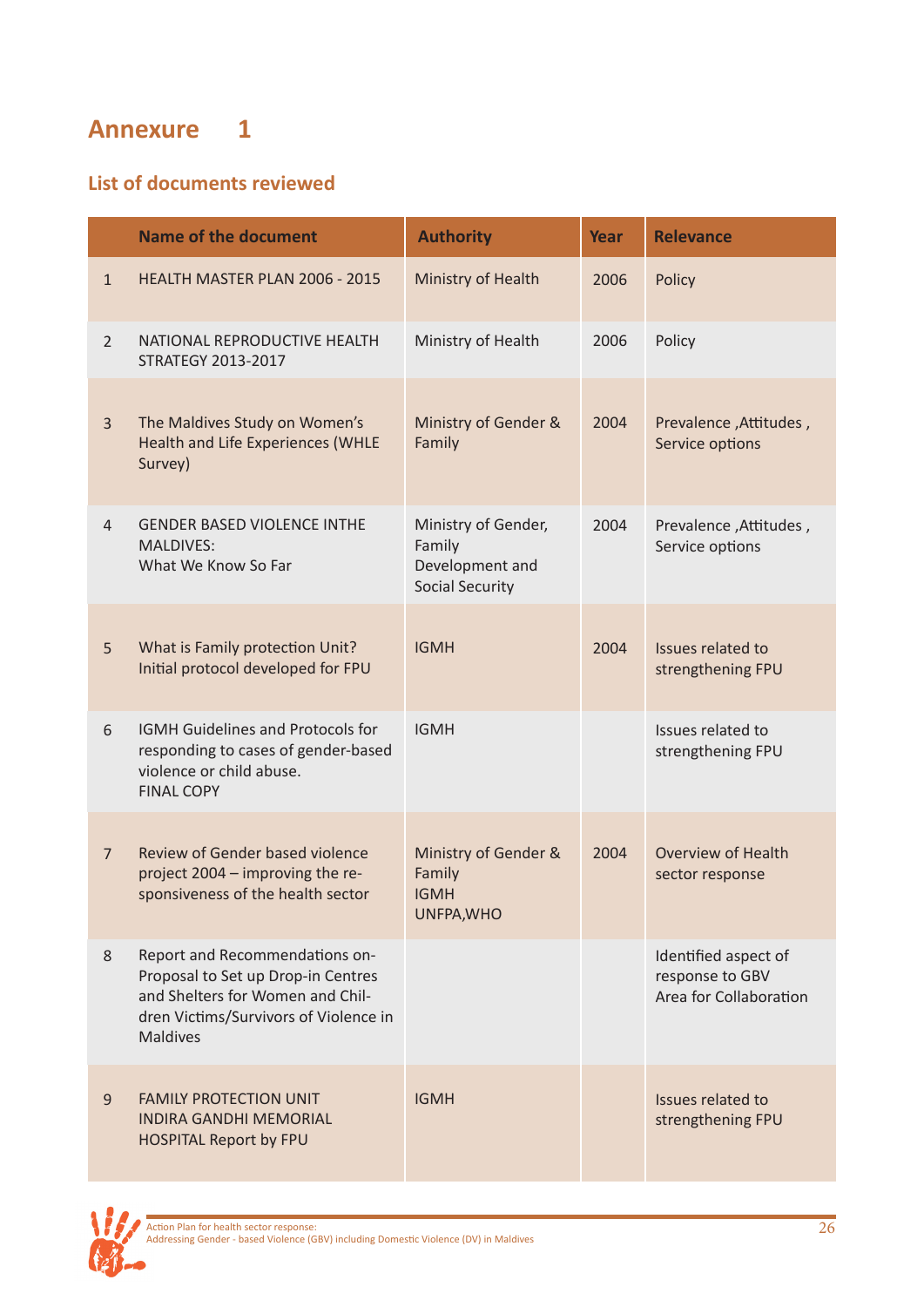|    | <b>Name of the document</b>                                                                                                               | <b>Authority</b>                                            | Year | <b>Relevance</b>                                                  |
|----|-------------------------------------------------------------------------------------------------------------------------------------------|-------------------------------------------------------------|------|-------------------------------------------------------------------|
| 10 | Assessment of<br>the Family Protection Unit model<br>in the Maldives                                                                      | <b>External Assessment</b><br><b>UNFPA</b>                  | 2008 | Issues related to<br>strengthening FPU                            |
| 11 | Action Plan for health sector<br>response:                                                                                                | Department of Wom-<br>en & Child Protection<br><b>UNFPA</b> | 2008 | Identified aspect of<br>response to GBV<br>Area for Collaboration |
| 12 | <b>NATIONAL GENDER POLICY</b><br>OF THE GOVENMNET OF THE<br><b>REPUBLIC OF MALDIVES</b>                                                   | Govt. of Maldives                                           | 2006 | Law & Policy                                                      |
| 13 | Domestic Violence Act<br>Act Number 3/2012                                                                                                | People's MajlisGovt.<br>of Maldives                         | 2012 | Law & Policy                                                      |
| 14 | <b>Family Act</b><br>Act Number 4/2000<br>25/9/1421 H.<br>12/12/2000                                                                      | 2000                                                        |      | Law & Policy                                                      |
| 15 | Study on the Decentralization<br>Process in the Maldives                                                                                  | <b>UNICEF</b>                                               | 2013 | Law & Policy                                                      |
| 16 | <b>Report of United Nations Special</b><br>Representative of the Secretary<br>General on Violence against<br>Children, Marta Santos Paris | <b>UNFPA</b>                                                | 2013 | Selected issues                                                   |
| 17 | <b>Present Health Structure</b><br>Presentation                                                                                           | Director Health Ser-<br>vices<br>MoH                        | 2013 | Policy                                                            |

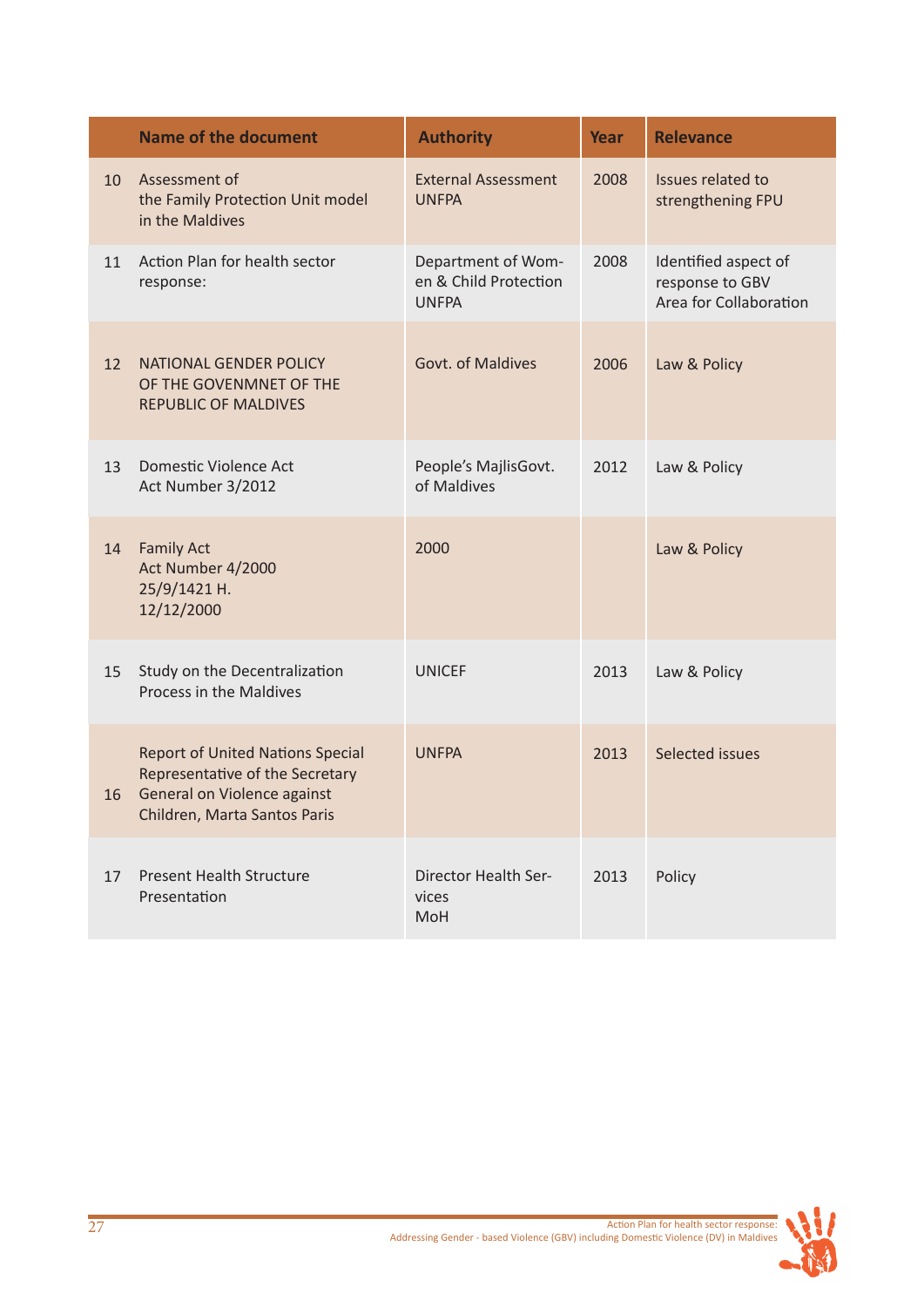# **Annexure 2**

# **List of Stake holders with whom consultations were held**

| <b>Policy maker Expert/</b><br><b>Official/Professional</b> | <b>Position</b>                                                | <b>Area of relevance</b>                           |
|-------------------------------------------------------------|----------------------------------------------------------------|----------------------------------------------------|
| Hon. Dr. Ahmed Jamsheed<br>Mohamed                          | <b>Minister of Health</b>                                      | Planning and implementation                        |
| Ms.Geela Ali                                                | Permanent<br>Secretary, Ministry of<br>Health                  | Planning and implementation                        |
| Dr. Sheeza Ali                                              | <b>Director General Health</b><br>Services Ministry of health  | Planning and implementation                        |
| Ms.NazeeraNajeeb                                            | Programme Manager RH                                           | Experience sharing, Planning<br>and implementation |
| Dr.MohamedHabeeb                                            | Ministry of health<br>Director/CEO<br><b>IGMH</b>              | Experience sharing, Planning<br>and implementation |
| Dr. Ali Latheef                                             | Physician IGMH                                                 | Experience sharing, Planning<br>and implementation |
| Ms. Najwa                                                   | <b>Nursing Officer, Family</b><br><b>Protection Unit, IGMH</b> |                                                    |

# **Non Health**

| Hon Uz Azeema Shukoor                 | Minister of Gender                         | <b>Experience sharing</b><br>collaborationand support |
|---------------------------------------|--------------------------------------------|-------------------------------------------------------|
| Hon.Sh. Mohamed Shaheem               | Minister of Islamic Affairs<br>Chief Judge | Experience sharing collabora-<br>tionand support      |
| Dr. Uz. Hassan Saeed                  | Family Court Male'                         | <b>Experience sharing</b><br>collaborationand support |
| Deputy Inspector General of<br>Police | Police                                     | <b>Experience sharing</b><br>collaborationand support |

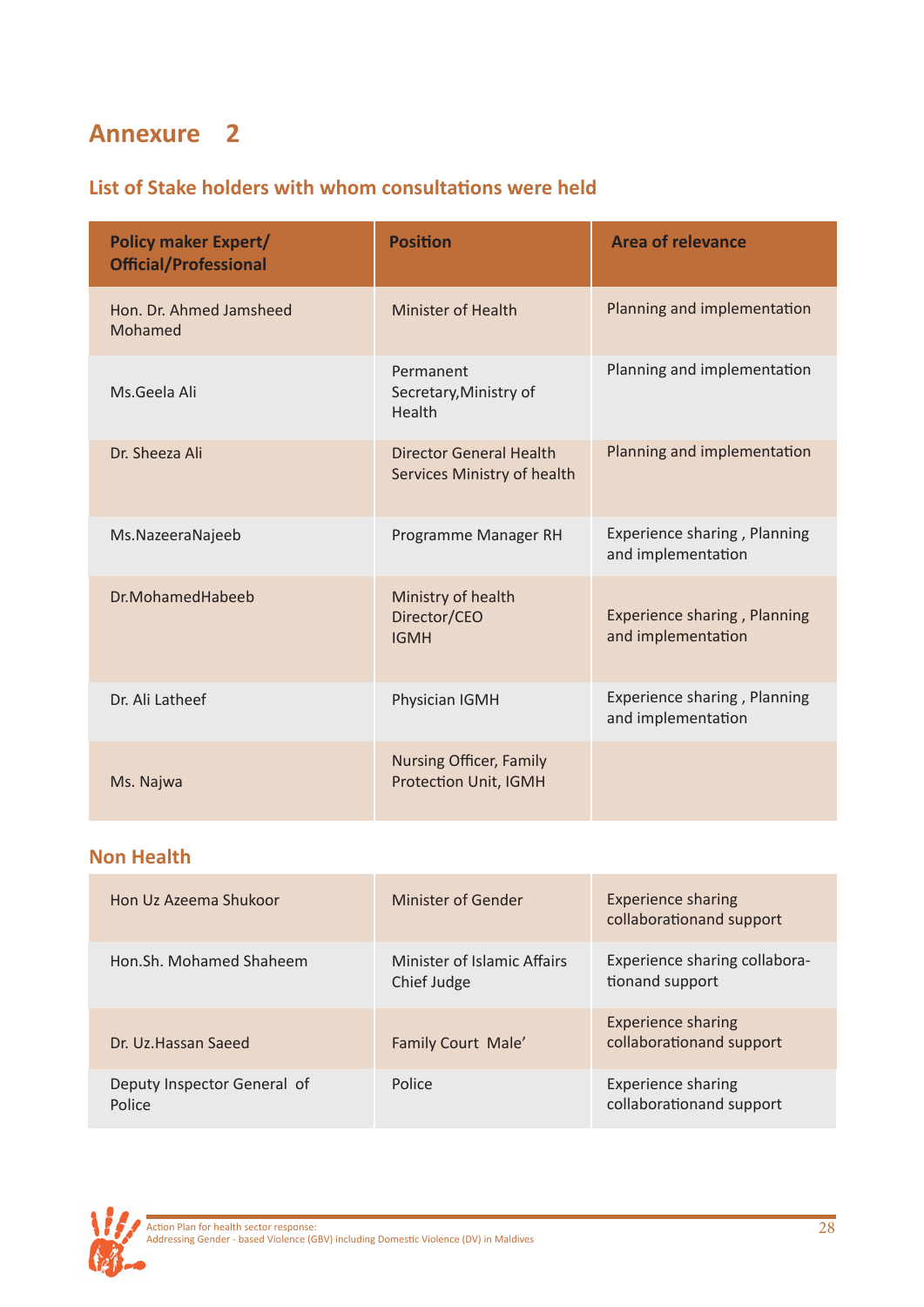# **UN Agencies**

| Mr. Rune Brandrup   | <b>International Programme</b><br>Coordinator, UNFPA |  |
|---------------------|------------------------------------------------------|--|
| Ms.Shadiya Ibrahim  | Assistant<br>Representative, UNFPA                   |  |
| Ms. Mariyam Mohamed | UN Women                                             |  |

# **Group Discussions**

| Staff of FPU with Director and<br>members of administration of<br>IGMH (Meeting 1) | <b>IGMH</b>                              | Experience sharing, Planning<br>and implementation           |
|------------------------------------------------------------------------------------|------------------------------------------|--------------------------------------------------------------|
| Staff of Society for Health<br>Education (SHE)                                     | Director and other staff of<br>SHE (NGO) | Experience sharing, and<br>assistance                        |
| Director/VC and Lecturers of<br><b>Faculty of Health Sciences</b>                  | <b>FHS</b>                               | Experience sharing, Planning<br>and assistence               |
| Members of the board of the<br><b>Family Protection Authority</b>                  | <b>FPA</b>                               | Experience sharing, Planning<br>, implementation and support |
| Administration, Consultants, Staff of<br>IGMH and staff of FPU (Meeting 2)         | <b>IGMH</b>                              | Experience sharing, Planning<br>and implementation           |

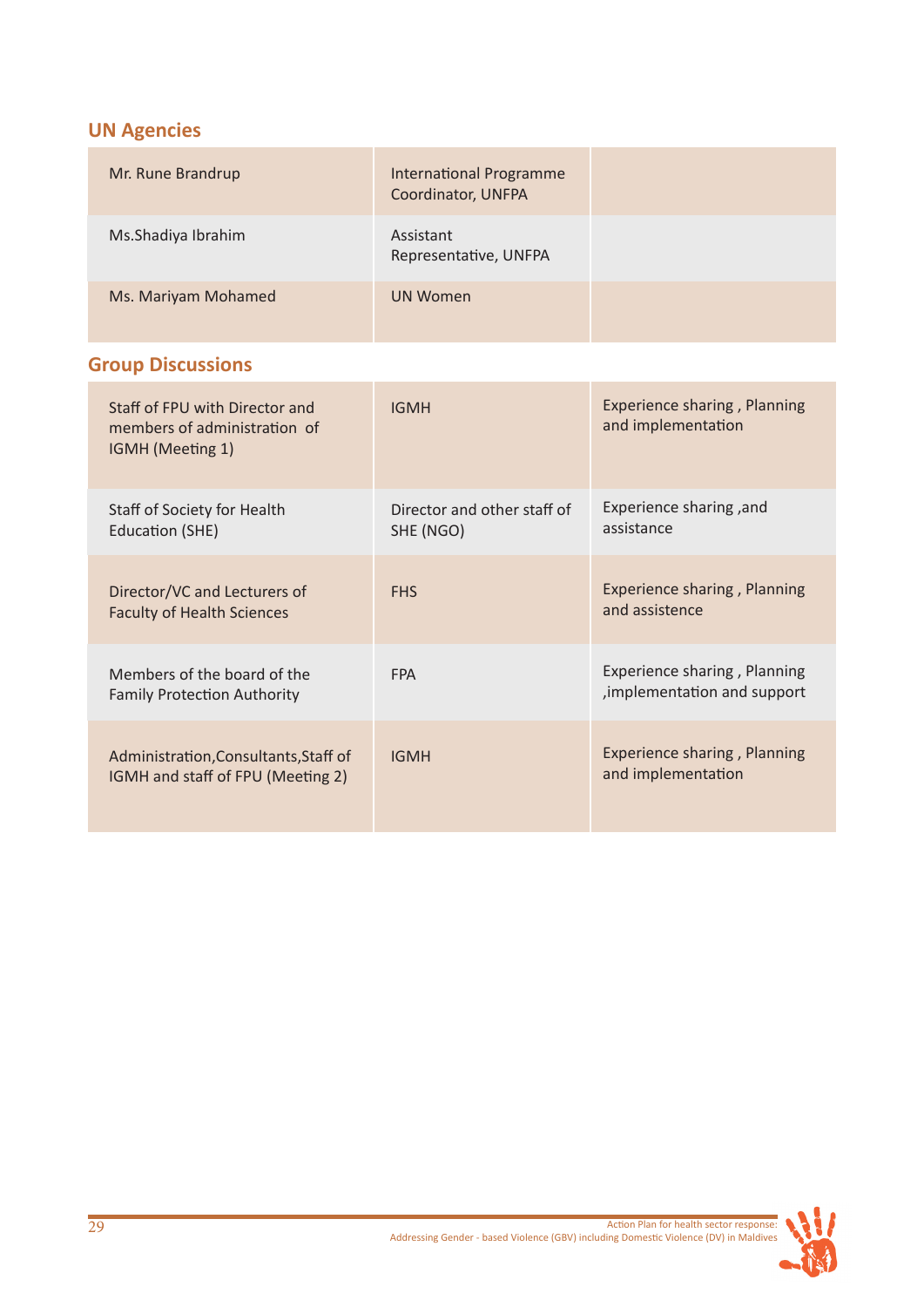# **Stakeholders consulted with at the field visit**

# **Baa Kendhoo: (Population 1180)**

| 1.  | Mr. Abdul GafoorGasim      | Member                                    | Kendhoo Council         |
|-----|----------------------------|-------------------------------------------|-------------------------|
| 2.  | Ms. AishathSuhaila         | Member                                    | <b>WDC</b>              |
| 3.  | Ms. AgisaAfeef             | President                                 | <b>WDC</b>              |
| 4.  | Ms. Nazeera Ahmed          | Member                                    | <b>WDC</b>              |
| 5.  | Ms. Habeeba Ahmed          | Member                                    | <b>WDC</b>              |
| 6.  | Ms. Khadheeja Abdul Sattar | <b>Vice President</b>                     | <b>WDC</b>              |
| 7.  | Mr. Ahmed Yoosuf           | Administrative Officer                    | Council Office          |
| 8.  | Ms. Shaheeda Adam          | Senior Admin Officer                      | Council Office          |
| 9.  | Mr. Abdul Jaleel Ibrahim   | <b>Assistant Community Health Officer</b> | Health Centre (7791311) |
| 10. | Mr. Abdul MuhusinAboobakur | President                                 | Council                 |

# **Baa Goidhoo: (Population 700)**

| 1.  | Mr. Abdul Fathaah Mohamed | <b>Assistant Community Health Officer</b> | <b>Health Centre</b> |
|-----|---------------------------|-------------------------------------------|----------------------|
| 2.  | Mr. Mohamed Amir          | President                                 | Council              |
| 3.  | Mr. Ahmed Niyaaz          | <b>Municipal Service Officer</b>          | Council Office       |
| 4.  | Mr. Mohamed Naafiz        | Member                                    | Council              |
| 5.  | Ms. AminathZaeema         | <b>Registered Nurse</b>                   | <b>Health Centre</b> |
| 6.  | Ms. Shadiya Ali           | <b>Vice President</b>                     | <b>WDC</b>           |
| 7.  | Ms. Fatheena Abdul Raheem | Member                                    | <b>WDC</b>           |
| 8.  | Ms. AishathAmsoodha       | Member                                    | <b>WDC</b>           |
| 9.  | Ms. FathimathMilna        | President                                 | <b>WDC</b>           |
| 10. | Mr. Ilyas Ibrahim         | Admin Officer                             | <b>Health Centre</b> |

# **Baa Eydhafushi (Population 3070)**

| 1.  | Mr. Isham Hameed          | Corporal                             | Police                |
|-----|---------------------------|--------------------------------------|-----------------------|
| 2.  | Mr. Rahmath Abdul Rasheed | L. Corporal                          | Police                |
| 3.  | Mr. Abdul Salaam Umar     | Corporal                             | Police                |
| 4.  | Ms. Shifana Abdul Ghani   | L. Corporal                          | Police                |
| 5.  | Ms. Aishath Sausan        | L. Corporal                          | Police                |
| 6.  | Ms. Huzaima Hassan        | L. Corporal                          | Police                |
| 7.  | Ms. AanisathSaeeda        | L Corporal                           | Police                |
| 8.  | Mr. Ahmed Waheed          | <b>Public Health Coordinator</b>     | <b>Atoll Hospital</b> |
| 9.  | Ms. Aminath Shazly        | <b>Community Health Officer</b>      | <b>Atoll Hospital</b> |
| 10. | Ms. Maimoona Hassan       | <b>Asst Community Health Officer</b> | <b>Atoll Hospital</b> |
| 11. | Ms. Azima Abdul Raheem    | Senior Registered Nurse              | <b>Atoll Hospital</b> |
| 12. | Mr. Mohamed Rasheed       | Assistant Manager                    | <b>Atoll Hospital</b> |

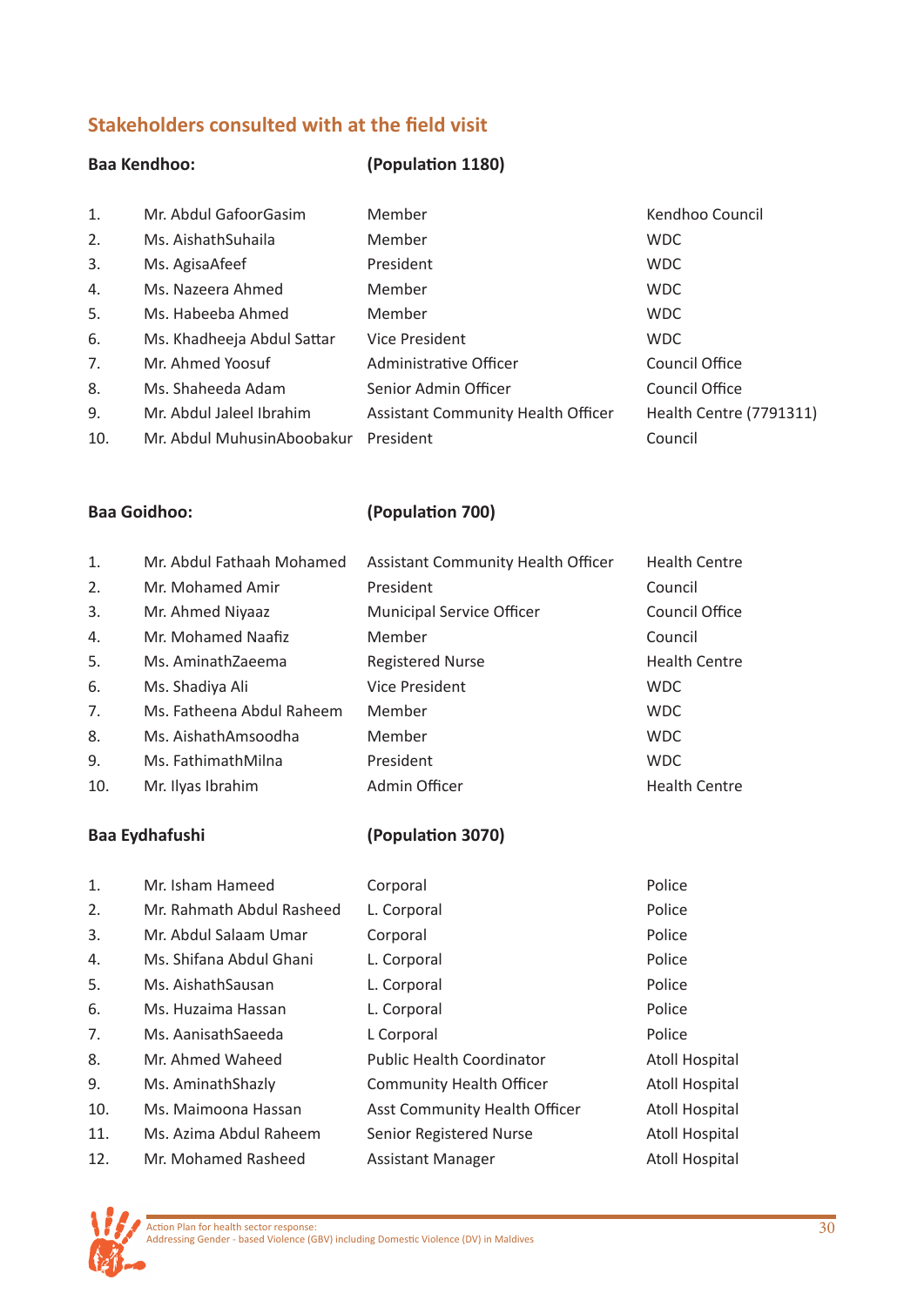| 13. | Mr. ZahirNaseer      | <b>Community Health Officer</b>         | <b>Atoll Hospital</b> |
|-----|----------------------|-----------------------------------------|-----------------------|
| 14. | Ms. ShiyazaZakariyya | Counsellor                              | <b>FCSC</b>           |
| 15. | Ms. Nusuha Mohamed   | Assitant Social Service Officer         | <b>FCSC</b>           |
| 16. | Mr. Ahmed Nadym      | <b>Assistant Counsellor</b>             | <b>FCSC</b>           |
| 17. | Mr. Ali Shaheem      | <b>Assistant Counsellor</b>             | <b>FCSC</b>           |
| 18. | Ms. Haifa Sidgy      | <b>Assistant Social Service Officer</b> | <b>FCSC</b>           |
| 19. | Mr. Ahmed Juman      | Assistant Officer                       | <b>FCSC</b>           |
| 20. | MS. Shajaath Ibrahim | Member                                  | <b>WDC</b>            |
| 21. | Ms. AishathRishmee   | Member                                  | <b>WDC</b>            |
| 22. | Ms. Aishath Hussain  | President                               | <b>WDC</b>            |
| 23. | Ms. Niuma Ahmed      | <b>Vice President</b>                   | <b>WDC</b>            |
| 24. | Ms. Hawwa Mohamed    | Member                                  | <b>WDC</b>            |
| 25. | Ms. Mizna Ali        | Member                                  | <b>WDC</b>            |
| 26. | Mr. Ibrahim Shifau   | Assistant Account Officer               | Council               |
| 27. | Ms. Niuma Ahmed      | Senior Adminsitrative Officer           | Council Office        |
| 28. | Mr. Mohamed Shakeel  | Member                                  | Council               |
| 29. | Mr. Mohamed Riza     | Vice President                          | Council               |

1 GBV Assessment Asia Pacific Region

2 WHLE

3 Assessment of the Family Protection Unit model in the Maldives

4 Review of Gender based violence project 2004 – improving the responsiveness of the health sector